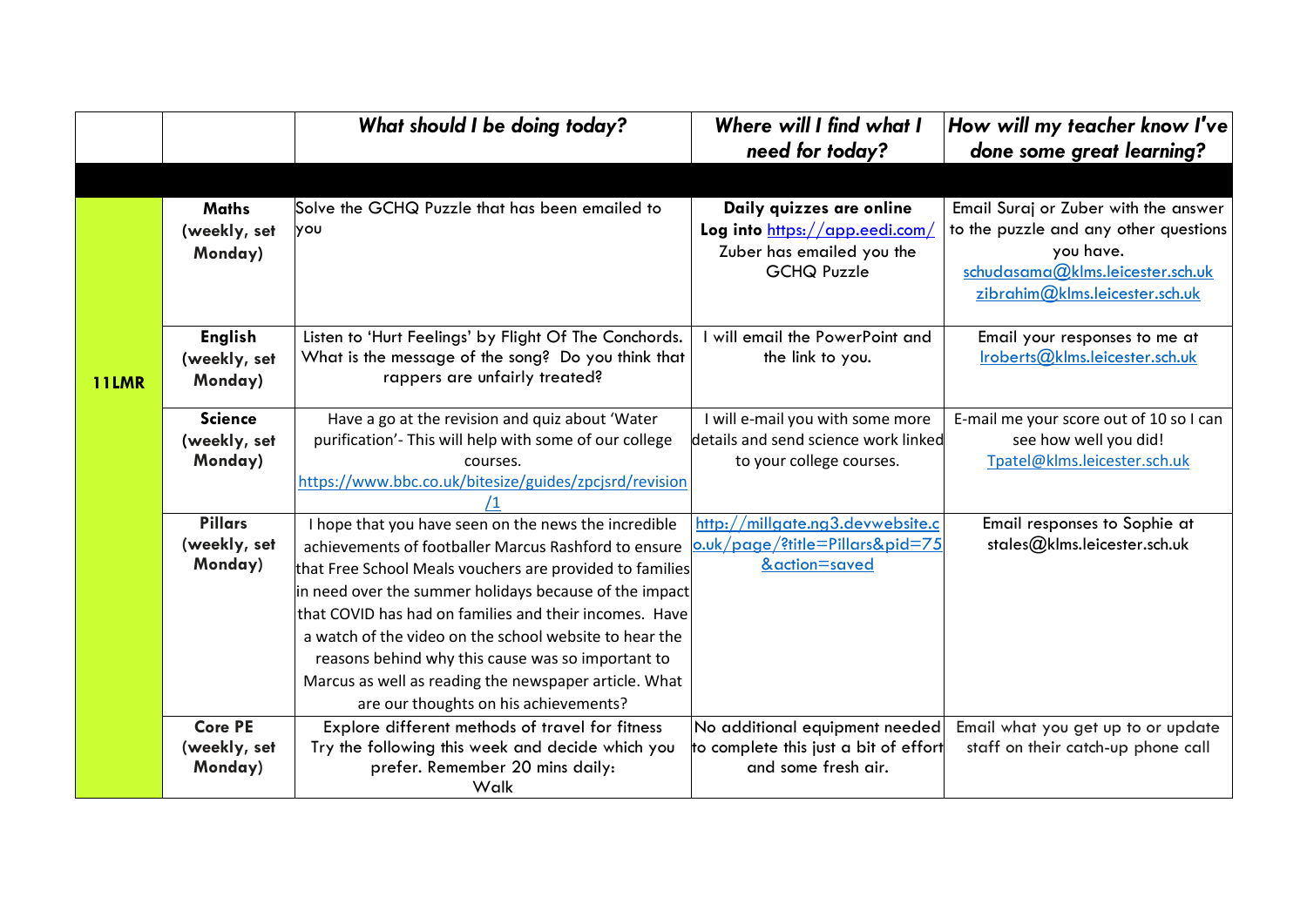|              |                                           | Jogging<br>20m Sprints x 10<br><b>Bike</b><br>Hopping/Skipping<br>Roller Skates/Skateboard                                                                                                                                                                                                                                                                                                                                                                           |                                                                                                               |                                                                                                                                                                  |
|--------------|-------------------------------------------|----------------------------------------------------------------------------------------------------------------------------------------------------------------------------------------------------------------------------------------------------------------------------------------------------------------------------------------------------------------------------------------------------------------------------------------------------------------------|---------------------------------------------------------------------------------------------------------------|------------------------------------------------------------------------------------------------------------------------------------------------------------------|
|              | <b>Maths</b><br>(weekly, set<br>Monday)   | Solve the GCHQ Puzzle that has been emailed to<br>γου                                                                                                                                                                                                                                                                                                                                                                                                                | Daily quizzes are online<br>Log into https://app.eedi.com/<br>Zuber has emailed you the<br><b>GCHQ Puzzle</b> | Email Suraj or Zuber with the answer<br>to the puzzle and any other questions<br>you have.<br>schudasama@klms.leicester.sch.uk<br>zibrahim@klms.leicester.sch.uk |
| <b>11SCH</b> | <b>English</b><br>(weekly, set<br>Monday) | Listen to 'Hurt Feelings' by Flight Of The Conchords.<br>What is the message of the song? Do you think that<br>rappers are unfairly treated?                                                                                                                                                                                                                                                                                                                         | will email the PowerPoint and<br>the link to you.                                                             | Email your responses to me at<br>Iroberts@klms.leicester.sch.uk<br>And Andy at<br>amaxwell@klms.leicester.sh.uk                                                  |
|              | <b>Science</b><br>(weekly, set<br>Monday) | Have a go at the revision and quiz about 'Water<br>purification'- This will help with some of our college<br>courses.<br>https://www.bbc.co.uk/bitesize/guides/zpcjsrd/revi<br>sion/1                                                                                                                                                                                                                                                                                | Email sent to you with link.                                                                                  | Email answers to<br>mdempster@klms.leicester.sch.uk                                                                                                              |
|              | <b>Pillars</b><br>(weekly, set<br>Monday) | I hope that you have seen on the news the incredible<br>achievements of footballer Marcus Rashford to ensure<br>that Free School Meals vouchers are provided to families<br>in need over the summer holidays because of the impact<br>that COVID has had on families and their incomes. Have<br>a watch of the video on the school website to hear the<br>reasons behind why this cause was so important to<br>Marcus as well as reading the newspaper article. What | http://millgate.ng3.devwebsite.co.u<br>k/page/?title=Pillars&pid=75&actio<br>n=saved                          | Email responses to Sophie at<br>stales@klms.leicester.sch.uk                                                                                                     |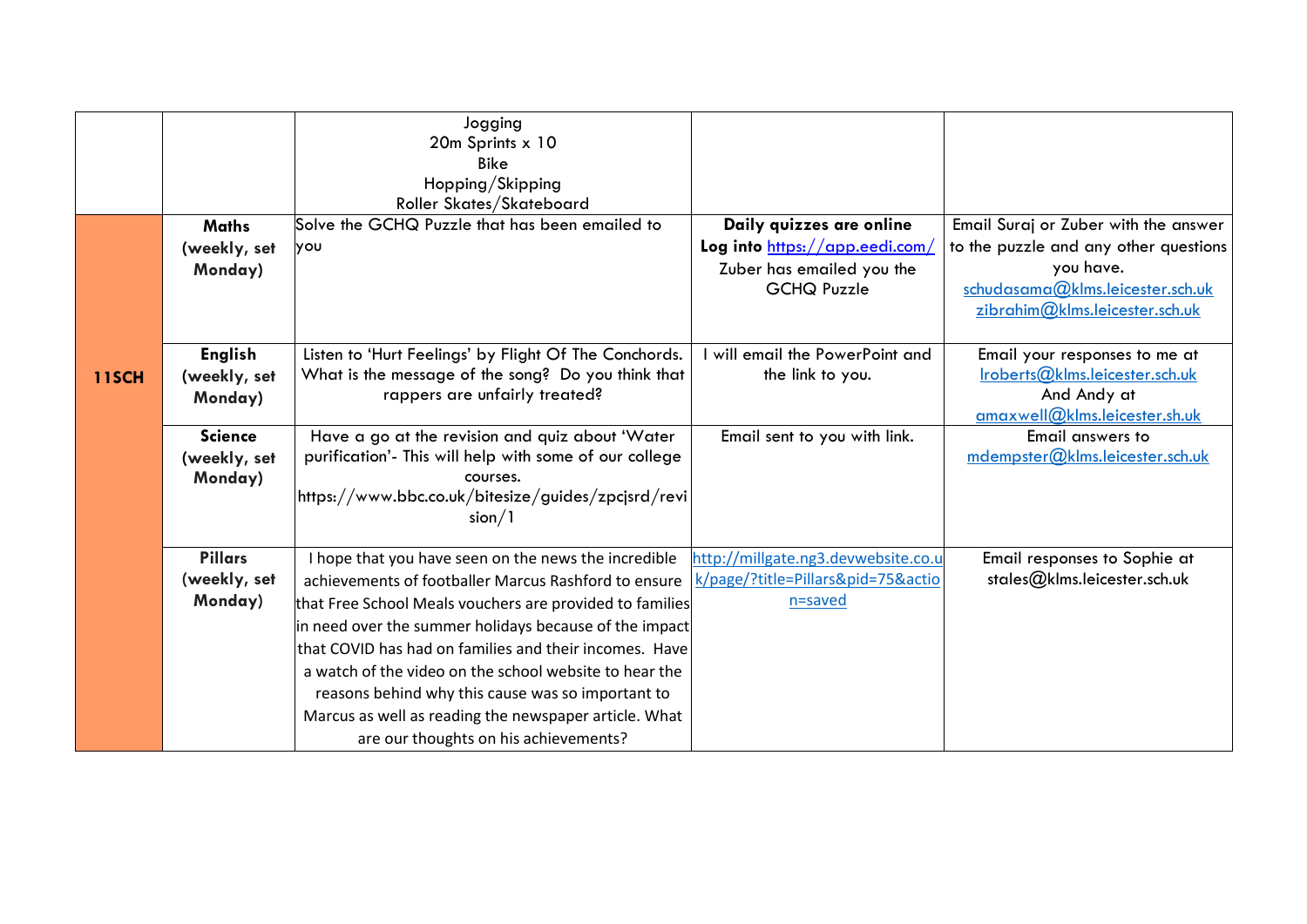|             | <b>Core PE</b> | Explore different methods of travel for fitness          | No additional equipment needed        | Email what you get up to or update        |
|-------------|----------------|----------------------------------------------------------|---------------------------------------|-------------------------------------------|
|             | (weekly, set   | Try the following this week and decide which you         | to complete this just a bit of effort | staff on their catch-up phone call        |
|             | Monday)        | prefer. Remember 20 mins daily:                          | and some fresh air.                   |                                           |
|             |                | Walk                                                     |                                       |                                           |
|             |                | Jogging                                                  |                                       |                                           |
|             |                | 20m Sprints x 10                                         |                                       |                                           |
|             |                | <b>Bike</b>                                              |                                       |                                           |
|             |                | Hopping/Skipping                                         |                                       |                                           |
|             |                | Roller Skates/Skateboard                                 |                                       |                                           |
|             | <b>Maths</b>   | Complete the three tasks set on MyMaths by the end of    | Instructions email sent on Monday     | Amy will check on MyMaths to see how      |
|             | (daily)        | the week. Use the revision guide provided to support     | with YouTube links for help. Paper    | you are getting on. If you are working on |
|             |                | you. Complete the daily quiz emailed to you by Zuber.    | copies also delivered to you all      | paper, it will be collected next Monday.  |
|             |                |                                                          | Monday afternoon. Daily quiz          | Email Amy with any questions or help      |
|             |                |                                                          | emailed to you by Zuber every day.    | needed.                                   |
|             | <b>English</b> | English Language Paper 2, Question 4                     | I have posted the exam paper          | Email your responses to me at             |
|             | (daily)        | Read the extracts and begin to answer question 4.        | out to you and emailed you a          | Iroberts@klms.leicester.sch.uk            |
| <b>10AL</b> |                |                                                          | PowerPoint with links on to           |                                           |
|             |                |                                                          | support your learning.                |                                           |
|             | <b>Science</b> |                                                          |                                       |                                           |
|             | (Mon / Wed $/$ |                                                          |                                       |                                           |
|             | Fri)           |                                                          |                                       |                                           |
|             | <b>Pillars</b> | I hope that you have seen on the news the incredible     | http://millgate.ng3.devwebsite.c      | Email responses to Sophie at              |
|             | (weekly, set   | achievements of footballer Marcus Rashford to ensure     | o.uk/page/?title=Pillars&pid=75       | stales@klms.leicester.sch.uk              |
|             | Monday)        | that Free School Meals vouchers are provided to families | &action=saved                         |                                           |
|             |                | in need over the summer holidays because of the impact   |                                       |                                           |
|             |                | that COVID has had on families and their incomes. Have   |                                       |                                           |
|             |                | a watch of the video on the school website to hear the   |                                       |                                           |
|             |                | reasons behind why this cause was so important to        |                                       |                                           |
|             |                | Marcus as well as reading the newspaper article. What    |                                       |                                           |
|             |                | are our thoughts on his achievements?                    |                                       |                                           |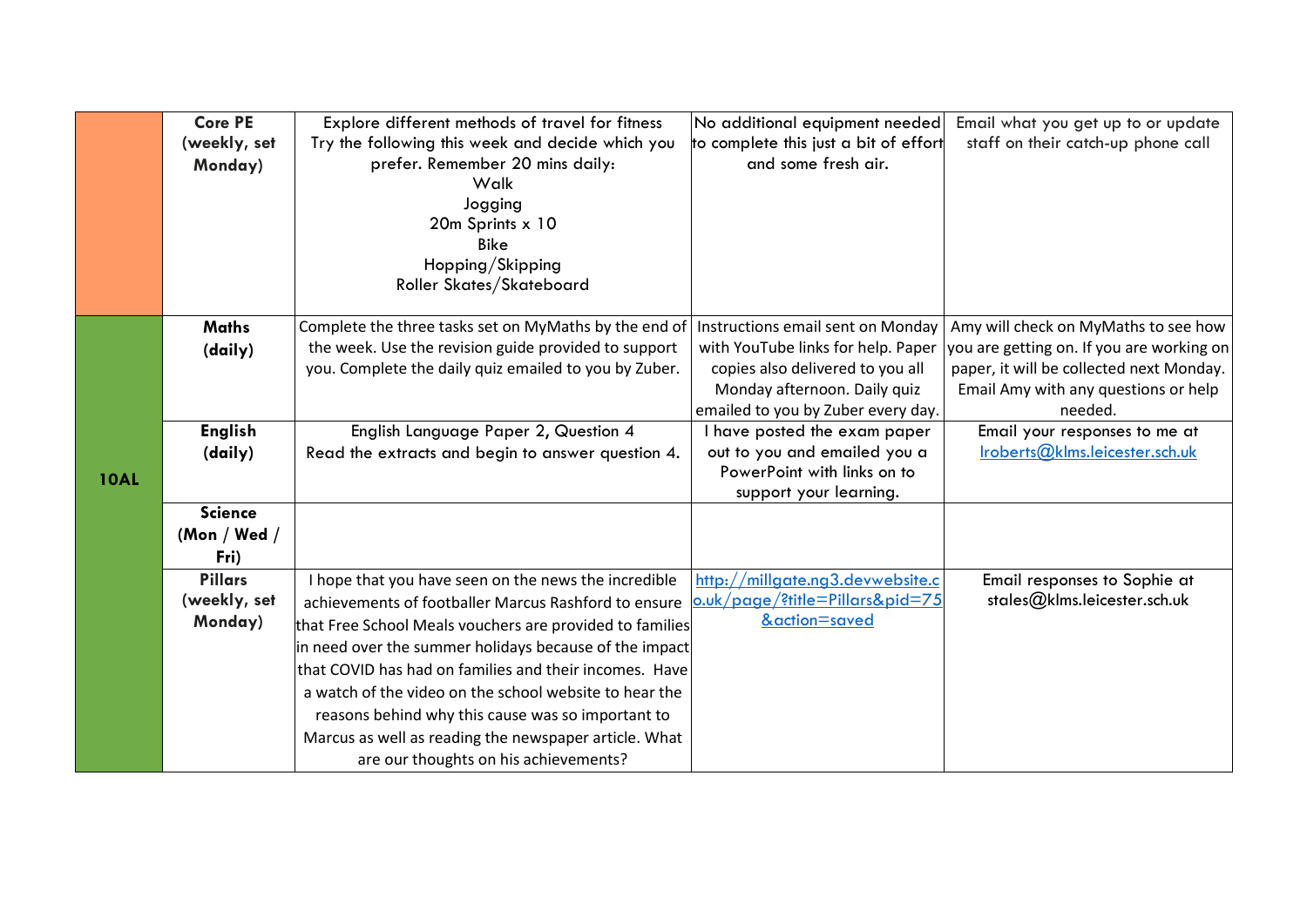|             | <b>Core PE</b> | Explore different methods of travel for fitness          | No additional equipment needed        | Email what you get up to or update     |
|-------------|----------------|----------------------------------------------------------|---------------------------------------|----------------------------------------|
|             | (weekly, set   | Try the following this week and decide which you         | to complete this just a bit of effort | staff on their catch-up phone call     |
|             | Monday)        | prefer. Remember 20 mins daily:                          | and some fresh air.                   |                                        |
|             |                | Walk                                                     |                                       |                                        |
|             |                | Jogging                                                  |                                       |                                        |
|             |                | 20m Sprints x 10                                         |                                       |                                        |
|             |                | <b>Bike</b>                                              |                                       |                                        |
|             |                | Hopping/Skipping                                         |                                       |                                        |
|             |                | Roller Skates/Skateboard                                 |                                       |                                        |
|             | <b>Maths</b>   | Complete the three assessments set on MyMaths.           | Daily quizzes are online.             | Email Zuber with any questions or help |
|             |                | Each of you have your own assessments to complete.       | Log into https://app.eedi.com/        | needed.                                |
|             | (daily)        |                                                          | Your mymaths log ins have been        | zibrahim@klms.leicester.sch.uk         |
|             |                |                                                          | sent to you by email                  | I will check on mymaths to see how     |
|             |                |                                                          |                                       | you are getting on                     |
|             |                |                                                          |                                       |                                        |
|             | <b>English</b> | Complete the writing to argue task. (6)                  | I have posted the resources out to    | Email your responses to Selina at      |
|             | (daily)        |                                                          | you.                                  | sclarke@klms.leicester.sch.uk          |
| <b>10ZI</b> | <b>Science</b> |                                                          |                                       |                                        |
|             | (Mon / Wed /   |                                                          |                                       |                                        |
|             | Fri)           |                                                          |                                       |                                        |
|             | <b>Pillars</b> | I hope that you have seen on the news the incredible     | http://millgate.ng3.devwebsite.c      | Email responses to Sophie at           |
|             | (weekly, set   | achievements of footballer Marcus Rashford to ensure     | o.uk/page/?title=Pillars&pid=75       | stales@klms.leicester.sch.uk           |
|             | Monday)        | that Free School Meals vouchers are provided to families | &action=saved                         |                                        |
|             |                | in need over the summer holidays because of the impact   |                                       |                                        |
|             |                | that COVID has had on families and their incomes. Have   |                                       |                                        |
|             |                | a watch of the video on the school website to hear the   |                                       |                                        |
|             |                | reasons behind why this cause was so important to        |                                       |                                        |
|             |                | Marcus as well as reading the newspaper article. What    |                                       |                                        |
|             |                | are our thoughts on his achievements?                    |                                       |                                        |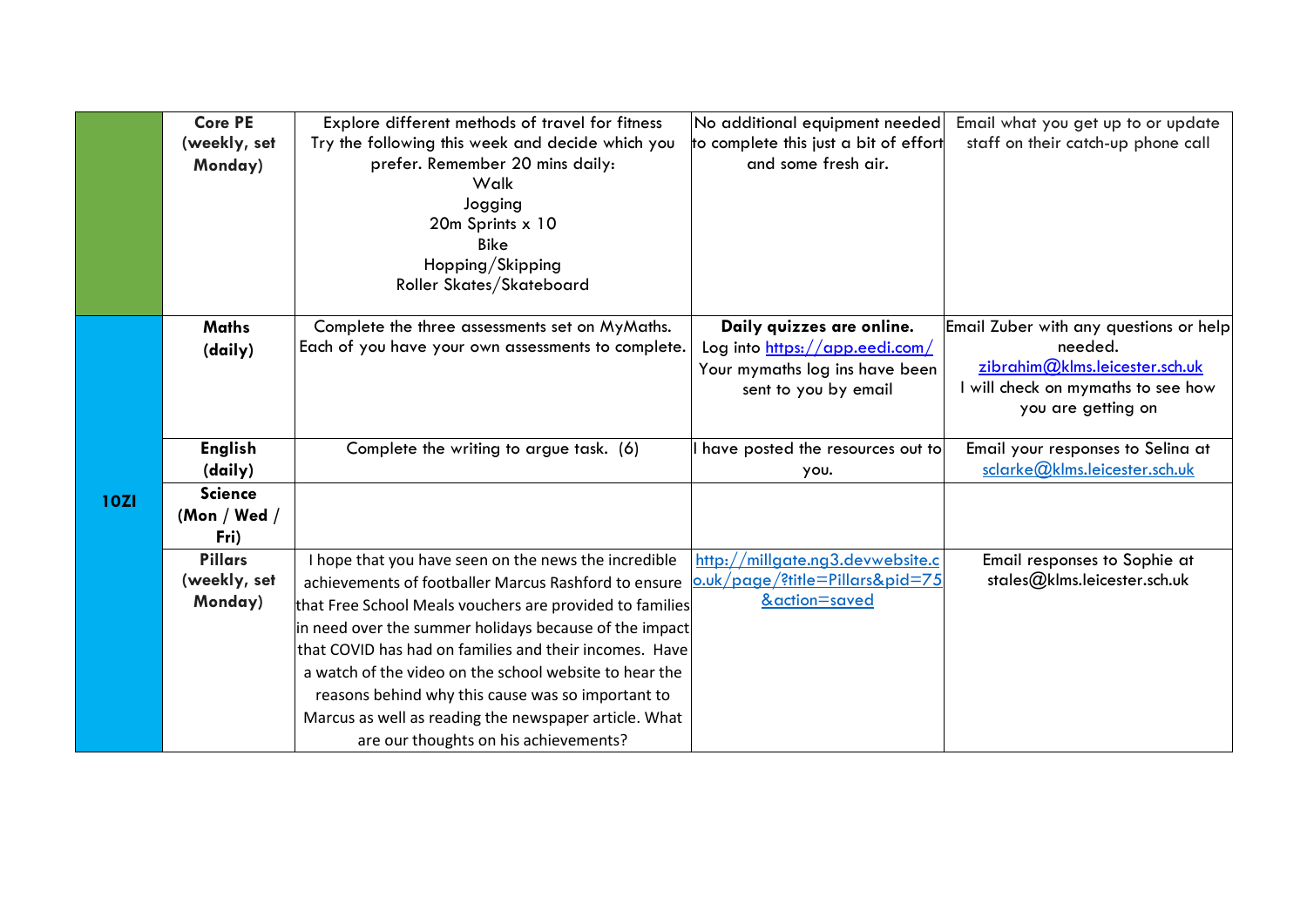|                | <b>Core PE</b><br>(weekly, set<br>Monday) | Explore different methods of travel for fitness<br>Try the following this week and decide which you<br>prefer. Remember 20 mins daily:<br>Walk<br>Jogging<br>20m Sprints x 10<br><b>Bike</b><br>Hopping/Skipping<br>Roller Skates/Skateboard | No additional equipment needed<br>to complete this just a bit of effort<br>and some fresh air. | Email what you get up to or update<br>staff on their catch-up phone call |
|----------------|-------------------------------------------|----------------------------------------------------------------------------------------------------------------------------------------------------------------------------------------------------------------------------------------------|------------------------------------------------------------------------------------------------|--------------------------------------------------------------------------|
|                | <b>Animal Care</b>                        |                                                                                                                                                                                                                                              |                                                                                                |                                                                          |
|                | Y9 Geography                              | <b>Investigating Africa</b>                                                                                                                                                                                                                  | Paper copies that were posted to                                                               | Please email me completed work by                                        |
|                |                                           | Complete tasks 4-7 in the booklet that you have<br>been sent.                                                                                                                                                                                | you last week.                                                                                 | Frioday Morning:<br>Vwiley@klms.leicester.sch.uk                         |
|                | <b>Performing Arts</b>                    | Create a movement - what issue would you choose                                                                                                                                                                                              | Resources sent via email                                                                       | Email work back to SM                                                    |
|                |                                           | and why? Pitch to your target audience                                                                                                                                                                                                       |                                                                                                |                                                                          |
|                | Catering                                  | Suggested recipe -Baked Alaska p14. This can be a tricky Recipe and Work booklet have been                                                                                                                                                   |                                                                                                | Please send me some pictures of your                                     |
| <b>Options</b> |                                           | one and take some patience but it sooo worth it.                                                                                                                                                                                             | posted to you. Available on zoom                                                               | cooking and email me if you need any                                     |
|                |                                           | Task 3 p.23 - Nutritional Value of picnic foods. Analyse                                                                                                                                                                                     | for a call MONDAY 12.45pm for 1-1                                                              | help. By the end of the week.                                            |
|                |                                           | and compare homemade products and shop bought.                                                                                                                                                                                               | tutorials and demos. Or we can                                                                 | jmarlow@klms.leicester.sch.uk                                            |
| <b>Weekly</b>  |                                           | Answers the questions on the page using the                                                                                                                                                                                                  | cook a recipe together live. I will                                                            |                                                                          |
| task(s)        |                                           | information in the nutritional values of both items. This                                                                                                                                                                                    | email you all the meeting ID and                                                               |                                                                          |
|                |                                           | is a great way to be able to see how things can be                                                                                                                                                                                           | passwords to log on to zoom                                                                    |                                                                          |
| set            |                                           | healthier when made yourself or perhaps that's not                                                                                                                                                                                           |                                                                                                |                                                                          |
| <b>Monday</b>  |                                           | always the case, we shall see!                                                                                                                                                                                                               |                                                                                                |                                                                          |
|                | <b>Music</b>                              | <b>Music Promoter</b>                                                                                                                                                                                                                        | You have been given the                                                                        |                                                                          |
|                | <b>Yr 10</b>                              | This week you are learning all about the role of the                                                                                                                                                                                         | information and brainstorm in a                                                                | Email your completed tasks back to                                       |
|                |                                           | promoter. Aaron has found a useful YouTube clip to                                                                                                                                                                                           | pack of work by Amy at the                                                                     | Helen and Aaron:                                                         |
|                |                                           | help you get started! Then read the information and                                                                                                                                                                                          | beginning of this half term. If you                                                            | hrackley@klms.leicester.sch.uk                                           |
|                |                                           | complete the blank brainstorm with all the facts you                                                                                                                                                                                         | need it printed or emailed out                                                                 | acolvin@klms.leicester.sch.uk                                            |
|                |                                           | have learnt about being a music promoter.                                                                                                                                                                                                    | again, please email Helen. You can                                                             |                                                                          |
|                |                                           | Aaron would like you to answer the following:                                                                                                                                                                                                |                                                                                                |                                                                          |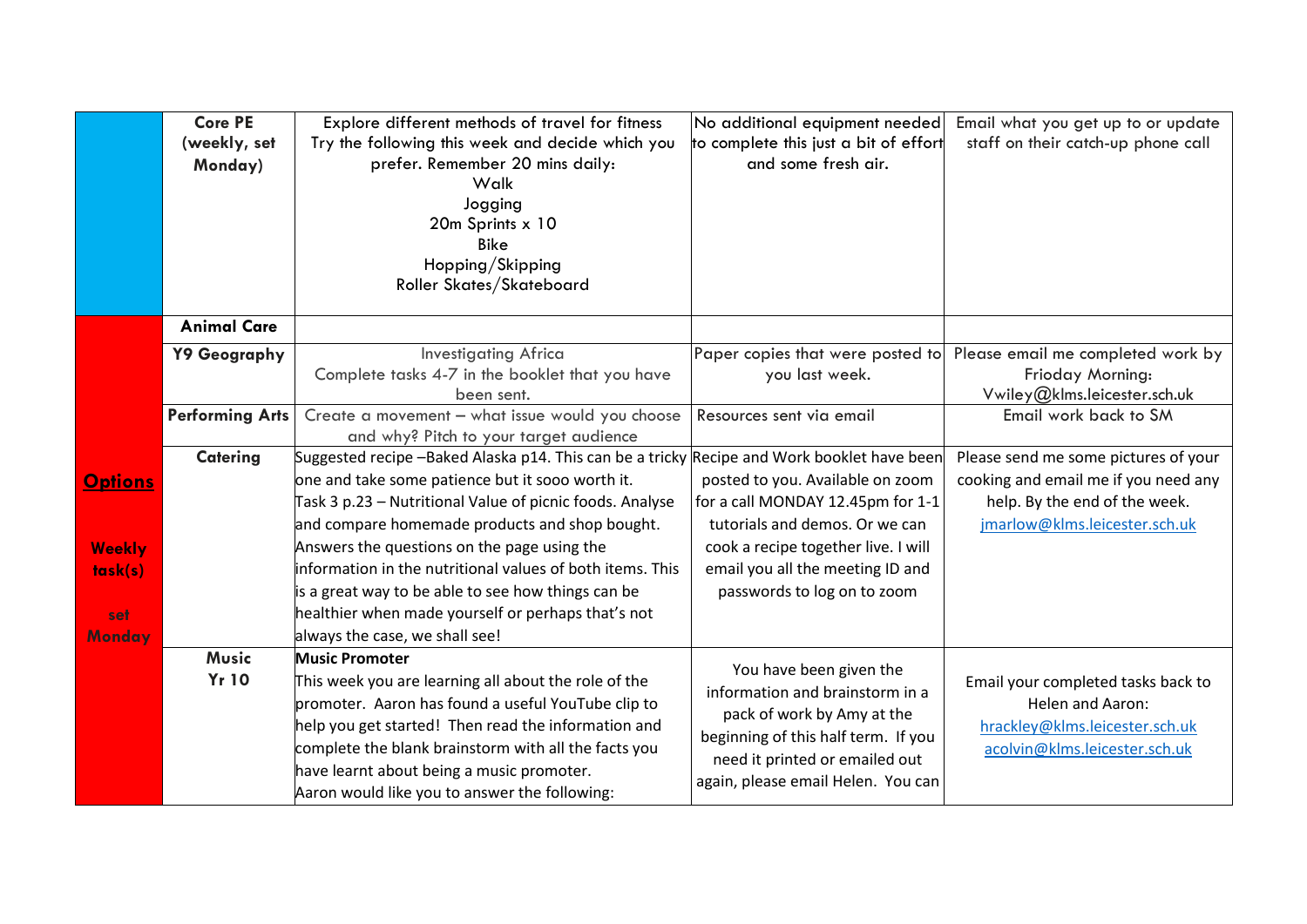|                   | How has promoting music events changed now that the<br>internet is widely used? How would promoters advertise<br>an event before the internet compared to now?                                              | find the link to the YouTube clip<br>here:<br>https://www.youtube.com/watch?v<br>=79RRDQGg0k0 |                                                                                                                                                  |
|-------------------|-------------------------------------------------------------------------------------------------------------------------------------------------------------------------------------------------------------|-----------------------------------------------------------------------------------------------|--------------------------------------------------------------------------------------------------------------------------------------------------|
|                   |                                                                                                                                                                                                             |                                                                                               |                                                                                                                                                  |
| Music Yr 9        | How to rap and the history of rap:                                                                                                                                                                          |                                                                                               |                                                                                                                                                  |
|                   | Go on to BBC bitesize KS3 music, watch the video clip<br>then read the information about the history of rap.                                                                                                | https://www.bbc.co.uk/bitesize/top                                                            |                                                                                                                                                  |
|                   | In this lesson you will learn:                                                                                                                                                                              | ics/z3dqhyc/articles/zvtjwty                                                                  | hrackley@klms.leicester.sch.uk                                                                                                                   |
|                   | Find out about rap and its history, including hip-<br>hop, MCs, sound systems and grime.                                                                                                                    |                                                                                               | acolvin@klms.leicester.sch.uk                                                                                                                    |
|                   | •Explore rap by artists like C Cane, Stormzy, Kate<br>Tempest and Slowthai.                                                                                                                                 |                                                                                               |                                                                                                                                                  |
|                   | Get ideas for making your own rap                                                                                                                                                                           |                                                                                               |                                                                                                                                                  |
| Media             |                                                                                                                                                                                                             |                                                                                               |                                                                                                                                                  |
| <b>BTEC Sport</b> | Officiating games: Football and Badminton<br>Use the 4 situations in football to gain an idea on<br>how to complete the task. Answer the Football sheet<br>in full and then fill in the blank table for the | as possible                                                                                   | Use the emailed word documents Email work to your teacher or give it<br>and complete it in as much detail to the staff who are working with you. |
|                   | badminton scenarios. Keep it simple and you will fly Use the Fifa training drills to help<br>through them.                                                                                                  | you think of different challenges                                                             |                                                                                                                                                  |
|                   | If you can record yourself performing basic football<br>skills: Passing and control, keep ups, dribbling,<br>running with the ball, turning and shooting.                                                   | to complete these videos                                                                      |                                                                                                                                                  |
| <b>DT</b><br>9&10 | Year 9 isometric sketches send in your attempts (3)                                                                                                                                                         | /www.youtube.com/watch?<br>https:/<br>$v = x$ OV2iPSiOZA                                      | smistry@klms.leicester.sch.uk                                                                                                                    |
|                   | Year 10- NEA COURSEWORK CHAT ON THURSDAY                                                                                                                                                                    | <b>CHECK EMAIL FOR TIME</b>                                                                   |                                                                                                                                                  |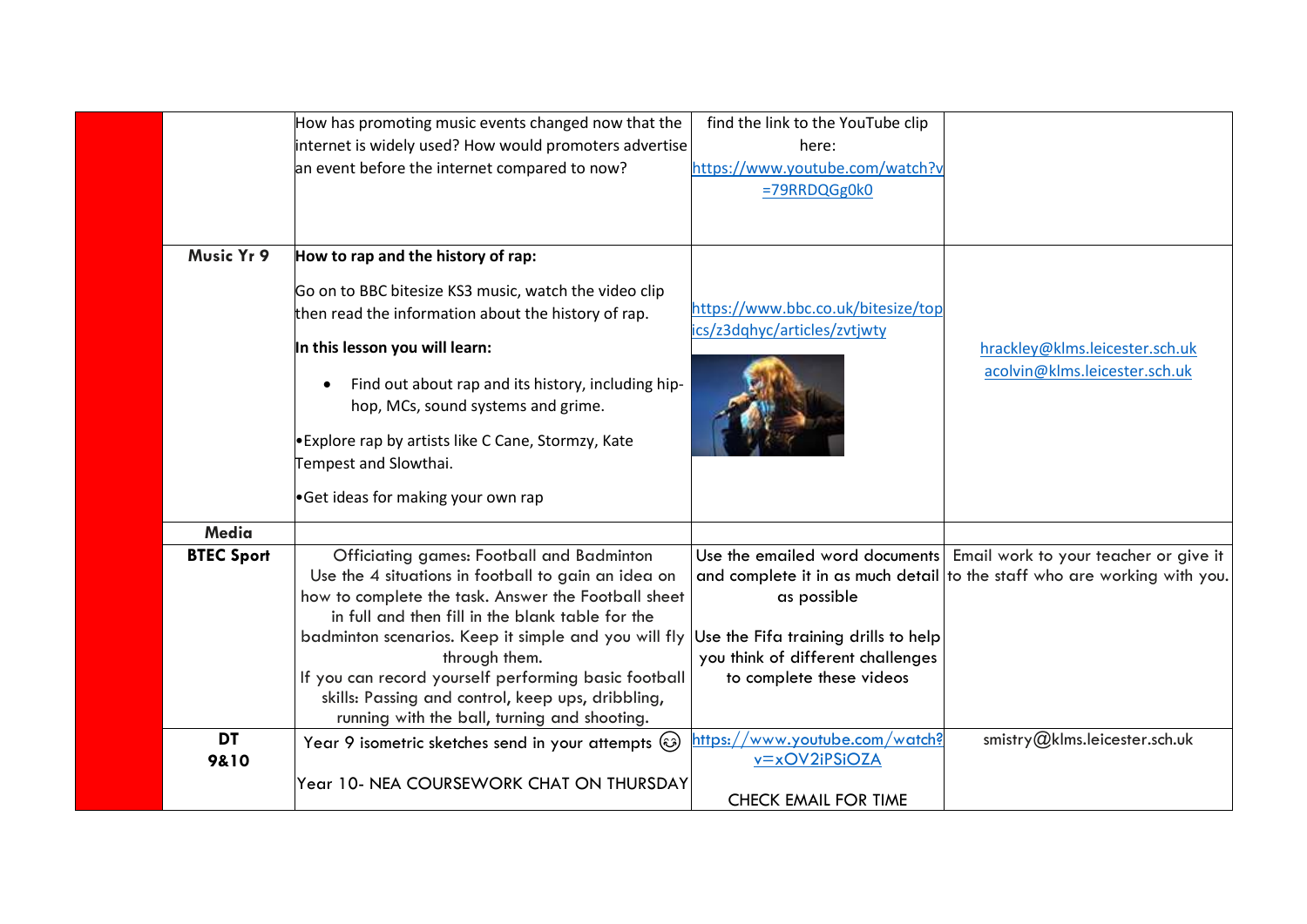|      | Art            | Choose an activity/response to create from your          | Access tasks in your printed work | It is important that you send your work  |
|------|----------------|----------------------------------------------------------|-----------------------------------|------------------------------------------|
|      | 9&10           | personalised work pack to develop some ideas for your    | packs that were previously        | back to Sarah in order to develop your   |
|      |                | project.                                                 | delivered.                        | work. For tutorials, feedback and advice |
|      |                | Send work to Sarah for feedback and development tasks.   |                                   | please email                             |
|      |                |                                                          |                                   | sgammon@klms.leciester.sch.uk            |
|      | Computer       | will set up new challenges for you at the Repl           | https://repl.it/data/classrooms/s | I will be checking up on your work       |
|      | <b>Science</b> | classroom. If you have not yet joined there will be a    | hare/74027f3ee9afd0f39784e        | through the week. If you have any        |
|      |                | link to join attached here.                              | 60738eb9136                       | issues contact me at                     |
|      |                |                                                          |                                   | zcopley@klms.leicester.sch.uk.           |
|      | <b>Maths</b>   | Complete challenge cards 1-3. Have a go at the           | Daily quizzes are online.         | Email me with any questions you may      |
|      | (daily)        | Ways of Buying task on MyMaths.                          | Log into https://app.eedi.com/    | have:                                    |
|      |                |                                                          | Your mymaths log ins have been    | schudasama@klms.leicester.sch.uk         |
|      |                |                                                          | sent to you by email.             |                                          |
|      |                |                                                          |                                   |                                          |
|      | <b>English</b> | Begin the tasks on propaganda.                           | I will email you the PowerPoint.  | Email your responses to me at            |
|      | (daily)        |                                                          |                                   | Iroberts@klms.leicester.sch.uk.          |
| 9GOR | <b>Science</b> |                                                          |                                   |                                          |
|      | (Mon / Wed /   |                                                          |                                   |                                          |
|      | Fri)           |                                                          |                                   |                                          |
|      | <b>Pillars</b> | I hope that you have seen on the news the incredible     | http://millgate.ng3.devwebsite.c  | Email responses to Sophie at             |
|      | (weekly, set   | achievements of footballer Marcus Rashford to ensure     | o.uk/page/?title=Pillars&pid=75   | stales@klms.leicester.sch.uk             |
|      | Monday)        | that Free School Meals vouchers are provided to families | &action=saved                     |                                          |
|      |                | in need over the summer holidays because of the impact   |                                   |                                          |
|      |                | that COVID has had on families and their incomes. Have   |                                   |                                          |
|      |                | a watch of the video on the school website to hear the   |                                   |                                          |
|      |                | reasons behind why this cause was so important to        |                                   |                                          |
|      |                | Marcus as well as reading the newspaper article. What    |                                   |                                          |
|      |                | are our thoughts on his achievements?                    |                                   |                                          |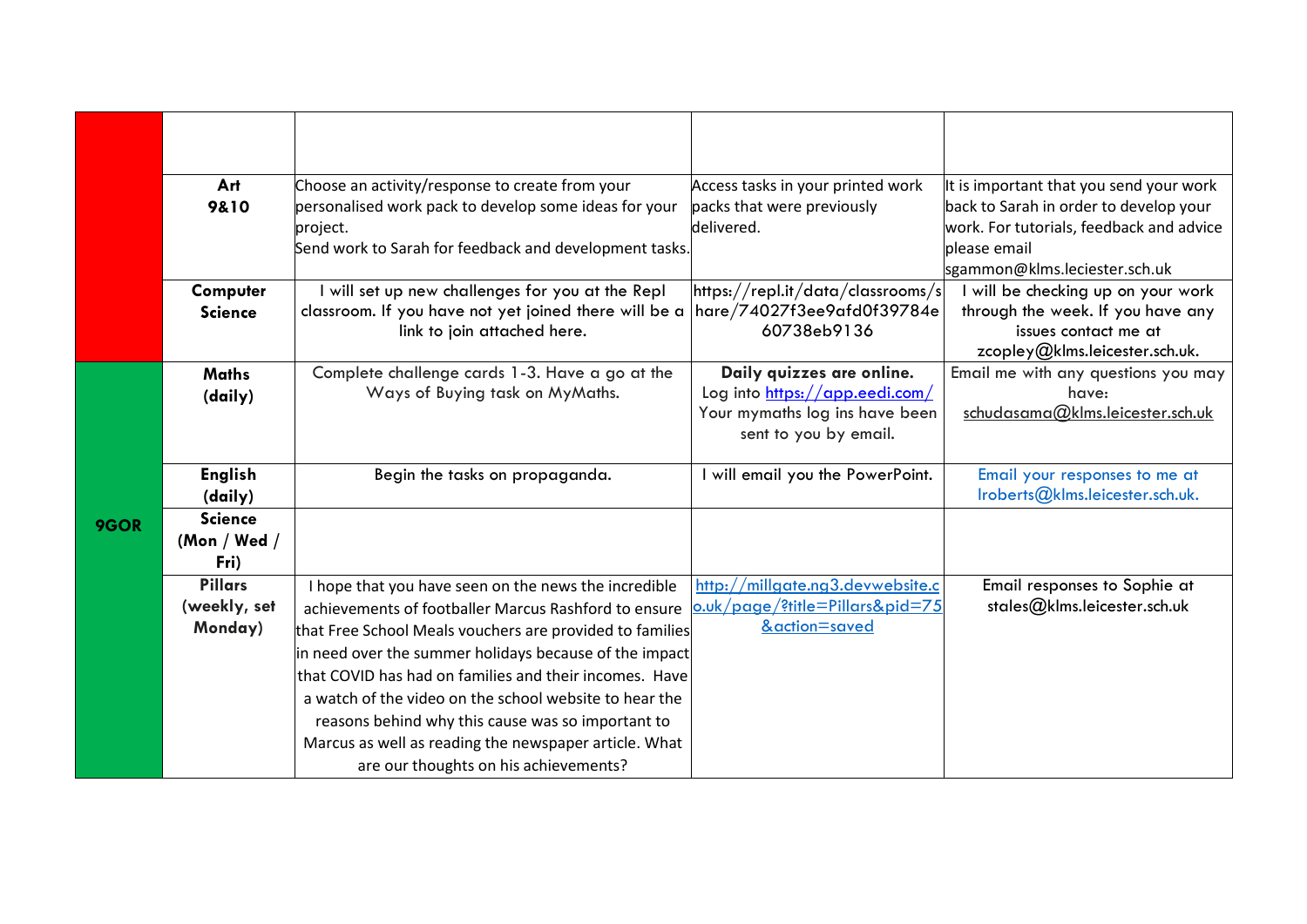|     | <b>Core PE</b> | Explore different methods of travel for fitness          | No additional equipment needed        | Email what you get up to or update     |
|-----|----------------|----------------------------------------------------------|---------------------------------------|----------------------------------------|
|     | (weekly, set   | Try the following this week and decide which you         | to complete this just a bit of effort | staff on their catch-up phone call     |
|     | Monday)        | prefer. Remember 20 mins daily:                          | and some fresh air.                   |                                        |
|     |                | Walk                                                     |                                       |                                        |
|     |                | Jogging                                                  |                                       |                                        |
|     |                | 20m Sprints x 10                                         |                                       |                                        |
|     |                | <b>Bike</b>                                              |                                       |                                        |
|     |                | Hopping/Skipping                                         |                                       |                                        |
|     |                | Roller Skates/Skateboard                                 |                                       |                                        |
|     |                |                                                          |                                       |                                        |
|     | <b>Maths</b>   | Complete the work set on MyMaths                         | Daily quizzes are online.             | Email Zuber with any questions or help |
|     | (daily)        |                                                          | Log into https://app.eedi.com/        | needed.                                |
|     |                |                                                          | Your mymaths log ins have been        | zibrahim@klms.leicester.sch.uk         |
|     |                |                                                          | sent to you by email                  | will check on mymaths to see how       |
|     |                |                                                          |                                       | you are getting on                     |
|     | <b>English</b> | Begin the tasks on propaganda.                           | I will email you the PowerPoint.      | Email your responses to me at          |
|     | (daily)        |                                                          |                                       | Iroberts@klms.leicester.sch.uk and     |
| 9TP |                |                                                          |                                       | amaxwell@klms.leiester.sch.uk          |
|     |                |                                                          |                                       |                                        |
|     | <b>Science</b> |                                                          |                                       |                                        |
|     | (Mon / Wed /   |                                                          |                                       |                                        |
|     | Fri)           |                                                          |                                       |                                        |
|     | <b>Pillars</b> | I hope that you have seen on the news the incredible     | http://millgate.ng3.devwebsite.c      | Email responses to Sophie at           |
|     | (weekly, set   | achievements of footballer Marcus Rashford to ensure     | o.uk/page/?title=Pillars&pid=75       | stales@klms.leicester.sch.uk           |
|     | Monday)        | that Free School Meals vouchers are provided to families | &action=saved                         |                                        |
|     |                | in need over the summer holidays because of the impact   |                                       |                                        |
|     |                | that COVID has had on families and their incomes. Have   |                                       |                                        |
|     |                | a watch of the video on the school website to hear the   |                                       |                                        |
|     |                | reasons behind why this cause was so important to        |                                       |                                        |
|     |                | Marcus as well as reading the newspaper article. What    |                                       |                                        |
|     |                | are our thoughts on his achievements?                    |                                       |                                        |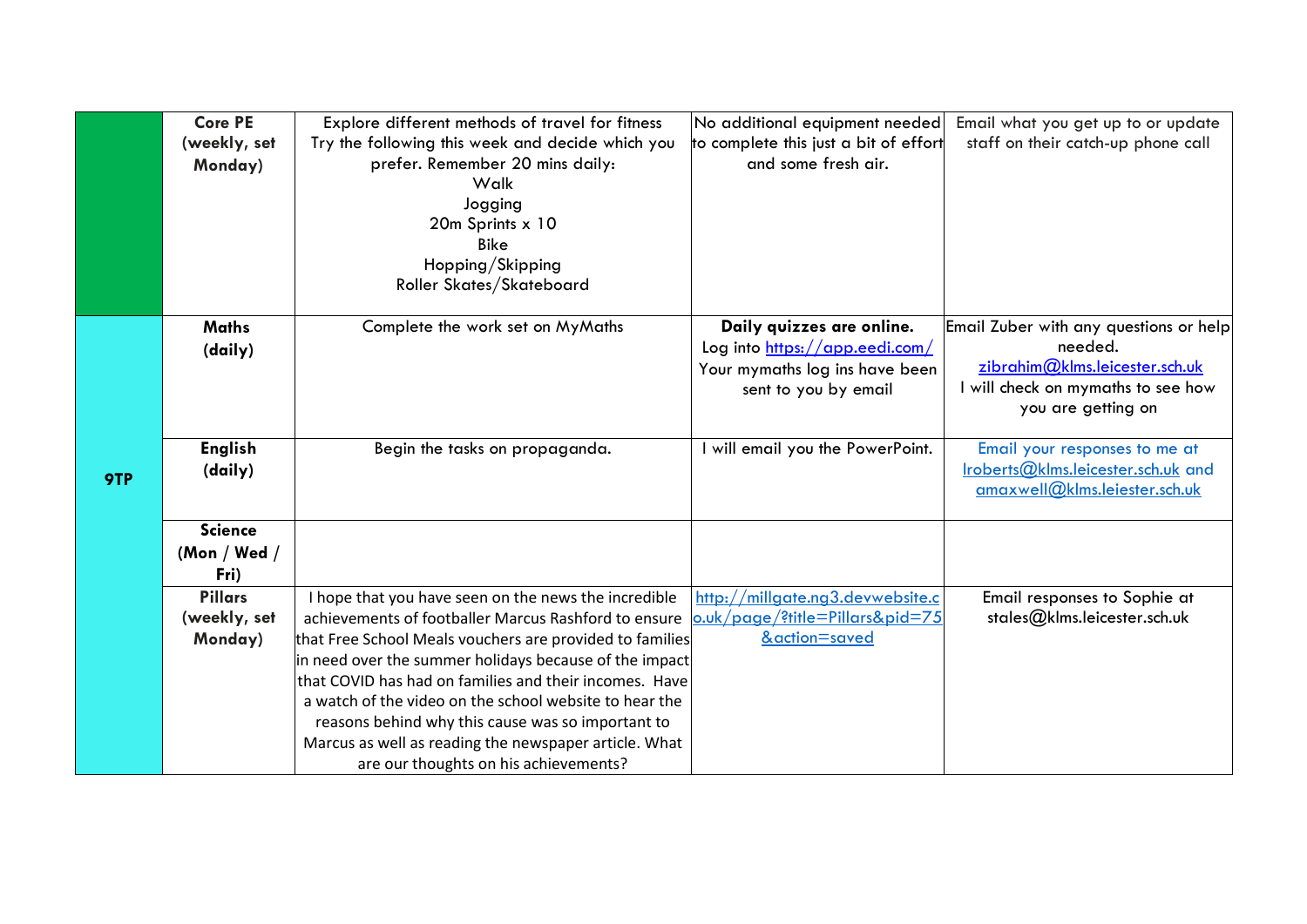|      | <b>Core PE</b><br>(weekly, set<br>Monday) | Explore different methods of travel for fitness<br>Try the following this week and decide which you<br>prefer. Remember 20 mins daily:<br>Walk<br>Jogging<br>20m Sprints x 10<br><b>Bike</b><br>Hopping/Skipping<br>Roller Skates/Skateboard | No additional equipment needed<br>to complete this just a bit of effort<br>and some fresh air.                         | Email what you get up to or update<br>staff on their catch-up phone call         |
|------|-------------------------------------------|----------------------------------------------------------------------------------------------------------------------------------------------------------------------------------------------------------------------------------------------|------------------------------------------------------------------------------------------------------------------------|----------------------------------------------------------------------------------|
|      | <b>Maths</b><br>(daily)                   | Complete the Halves, Quarters, Eighths sheets and<br>the Fifts, Tenths, Twentieths sheet. Have a go at the<br>Modelling Fractions of Amounts task on MyMaths.                                                                                | Daily quizzes are online.<br>Log into https://app.eedi.com/<br>Your mymaths log ins have been<br>sent to you by email. | Email me with any questions you may<br>have:<br>schudasama@klms.leicester.sch.uk |
|      | <b>English</b><br>(daily)                 | Explore the etymology of 'context'.                                                                                                                                                                                                          | Your task is on the brief.                                                                                             | Email your responses to<br>smelling@klms.leicester.sch.uk                        |
|      | <b>Science</b><br>(Mon / Wed /<br>Fri)    |                                                                                                                                                                                                                                              |                                                                                                                        |                                                                                  |
| 8SKM | <b>Core PE</b><br>(weekly, set<br>Monday) | Explore different methods of travel for fitness<br>Try the following this week and decide which you<br>prefer. Remember 20 mins daily:<br>Walk<br>Jogging<br>20m Sprints x 10<br><b>Bike</b><br>Hopping/Skipping<br>Roller Skates/Skateboard | No additional equipment needed<br>to complete this just a bit of effort<br>and some fresh air.                         | Email what you get up to or update<br>staff on their catch-up phone call         |
|      | <b>Pillars</b><br>(weekly, set<br>Monday) | I hope that you have seen on the news the incredible<br>achievements of footballer Marcus Rashford to ensure<br>that Free School Meals vouchers are provided to families                                                                     | http://millgate.ng3.devwebsite.co.u<br>k/page/?title=Pillars&pid=75&actio<br>n=saved                                   | Email responses to Sophie at<br>stales@klms.leicester.sch.uk                     |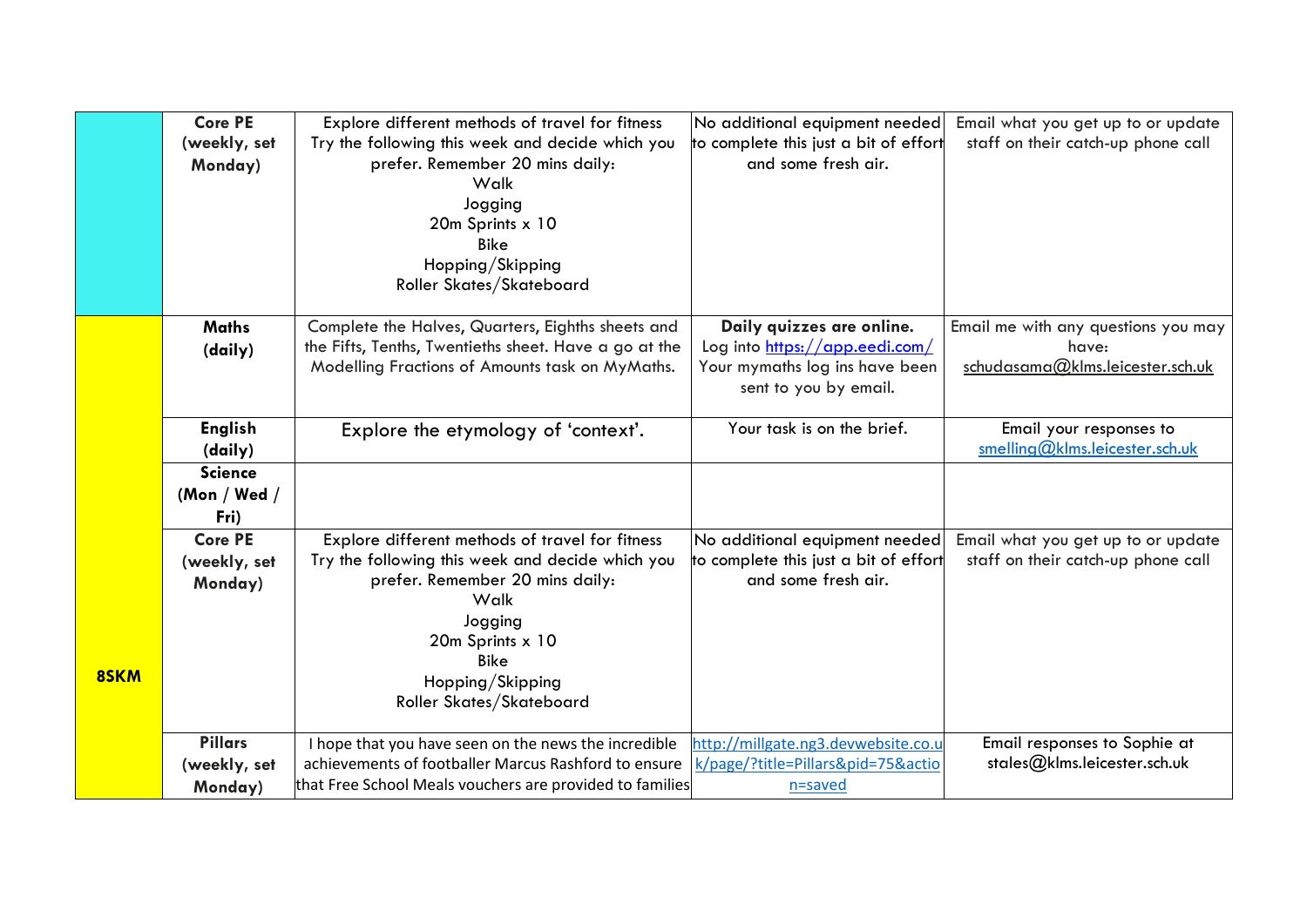|                                         | in need over the summer holidays because of the impact<br>that COVID has had on families and their incomes. Have<br>a watch of the video on the school website to hear the<br>reasons behind why this cause was so important to<br>Marcus as well as reading the newspaper article. What<br>are our thoughts on his achievements?                                          |                                                                    |                                                                                                                     |
|-----------------------------------------|----------------------------------------------------------------------------------------------------------------------------------------------------------------------------------------------------------------------------------------------------------------------------------------------------------------------------------------------------------------------------|--------------------------------------------------------------------|---------------------------------------------------------------------------------------------------------------------|
| <b>DT</b><br>(weekly, set<br>Monday)    | I .Select a template from- a square, octagon or a pentagon<br>2. Cut out the template shape<br>3.Put your chosen parachute material on a flat surface<br>4. Place the template on top and draw around it<br>5.Cut out your parachute shape<br>6. You will need to put holes in the corners of each shape<br>along the green lines                                          | You will need your STEAM PACK                                      | <b>EMAIL YOUR WORK TO:</b><br>smistry@klms.leicester.sch.uk                                                         |
| Art<br>(weekly, set<br>Monday)          | Please make sure the following tasks have been<br>completed out of your STEAM work pack.<br>Art challenge 2: Weaving (Part B)<br>Explore your previously learnt skill of weaving by<br>experimenting with different materials and media.<br>Art challenge 3: Sellotape transfer printing<br>Follow the guide to create colourful and patterned strips<br>out of sellotape. | Find your work in your STEAM<br>booklets.                          | Email photos of work to<br>sgammon@klms.leciester.sch.uk Group<br>Zoom Tuesday 13.55-14.15 with Sarah &<br>Michaela |
| Spanish<br>(weekly, set<br>Monday)      | Click on the Quizlet invitation link on your email and<br>create your account. Complete the learning tasks on the<br>left-hand side and the test before the end of Friday.                                                                                                                                                                                                 | Reminder of Quizlet instructions<br>sent by email on Monday.       | Amy will be able to see your scores on<br>Quizlet.                                                                  |
| <b>Music</b><br>(weekly, set<br>Monday) | How to rap and the history of rap:<br>Go on to BBC bitesize KS3 music, watch the video clip<br>then read the information about the history of rap.<br>In this lesson you will learn:<br>Find out about rap and its history, including hip-<br>hop, MCs, sound systems and grime.                                                                                           | https://www.bbc.co.uk/bitesize/top<br>ics/z3dqhyc/articles/zvtjwty | hrackley@klms.leicester.sch.uk<br>acolvin@klms.leicester.sch.uk                                                     |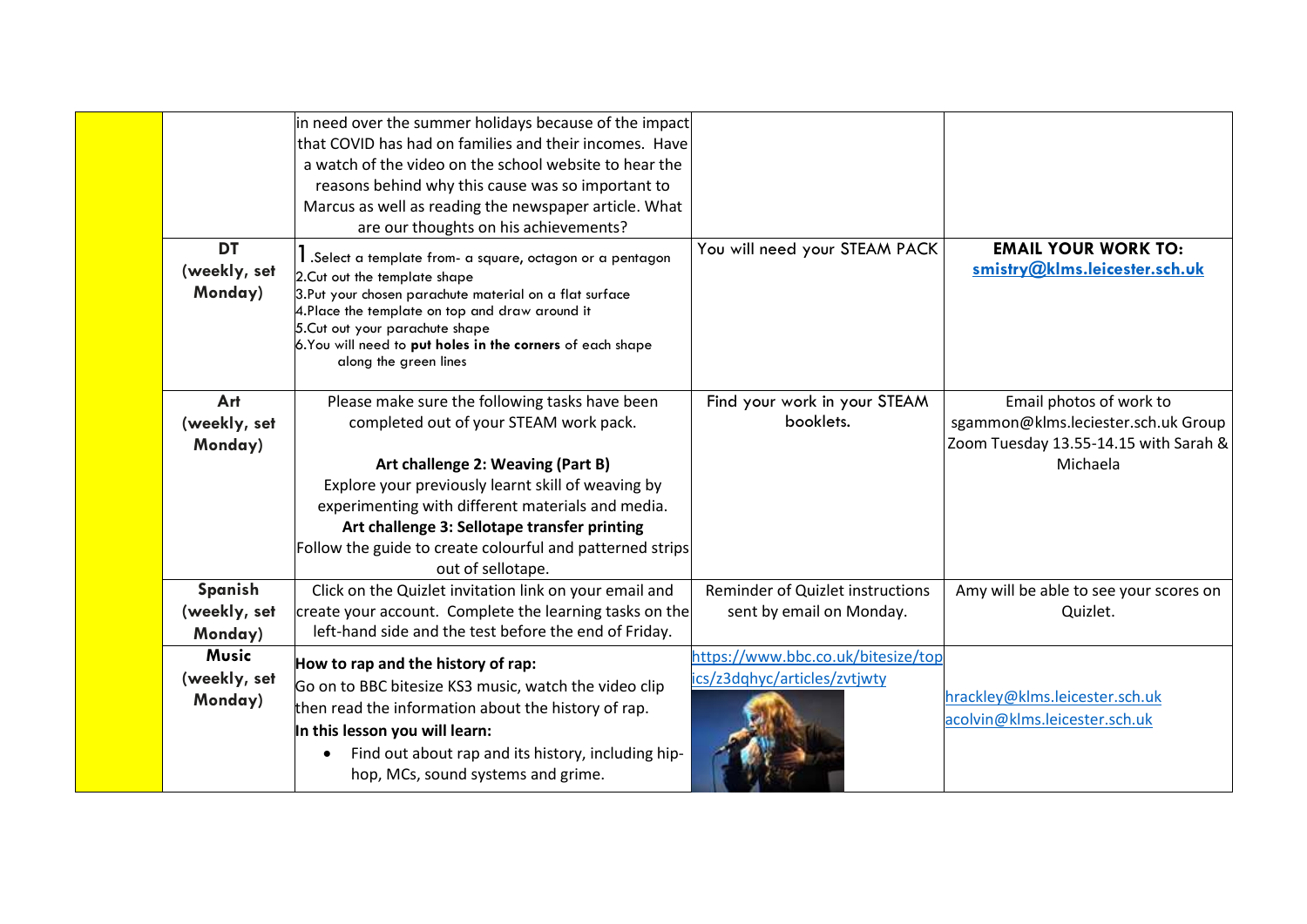|     |                      | • Explore rap by artists like C Cane, Stormzy, Kate                                        |                                            |                                          |
|-----|----------------------|--------------------------------------------------------------------------------------------|--------------------------------------------|------------------------------------------|
|     |                      | Tempest and Slowthai.                                                                      |                                            |                                          |
|     |                      | Get ideas for making your own rap                                                          |                                            |                                          |
|     | Catering             | Recipe this week is to make your favourite summer time Recipe and Work booklet have been   |                                            | Please send me some pictures of your     |
|     | (weekly, set         | foodthis could be one of the recipes from the book or posted to you. Available on zoom     |                                            | cooking and email me if you need any     |
|     | Monday)              | a family favourite. Think about how you could switch it for a call THURSDAY 1.30pm for 1-1 |                                            | help. By the end of the week.            |
|     |                      | up - add meat, make it vegetarian, is there a healthier                                    | tutorials and demos. Or we can             | jmarlow@klms.leicester.sch.uk            |
|     |                      | version?? Booklet p16- Protein food - Look at the                                          | cook a recipe together live. I will        |                                          |
|     |                      | different protein foods and in the box draw your                                           | email you all the meeting ID and           |                                          |
|     |                      | favourite protein food and explain why? Stretch &                                          | passwords to log on to zoom                |                                          |
|     |                      | Challenge -Design your own protein-based meal that                                         |                                            |                                          |
|     |                      | you would be able to serve in a takeaway café? (e.g.                                       |                                            |                                          |
|     |                      | Scotch egg)                                                                                |                                            |                                          |
|     | <b>Maths</b>         | Corey and Kiepher - In your Yellow Textbook;                                               | Your sumdog log ins have been              | Email Zuber with any questions or help   |
|     | (daily)              | complete all of Section 1                                                                  | sent to you by email.                      | needed.                                  |
|     |                      | Lewis and leuan - In your Pink Textbook; complete                                          | If you need your mymaths logins,           | zibrahim@klms.leicester.sch.uk           |
|     |                      | all of Section 1.                                                                          | let me, Leanne or Loretta know.            |                                          |
|     |                      | ALL - Work on your STEAM project that have been                                            |                                            | I will check on mymaths to see how       |
|     |                      | posted out to you by Sim.                                                                  | Remember to complete the                   | you are getting on                       |
|     |                      | You have new work set on mymaths too!                                                      | online homework on mymaths<br>and save it! |                                          |
|     |                      |                                                                                            |                                            |                                          |
|     | <b>English</b>       | Read the articles on Eco Bricks.                                                           | will email the document to you.            | Email me a picture of your work at       |
|     | (daily)              |                                                                                            |                                            | Iroberts@kImsleicester.sch.uk or talk to |
|     | <b>Science</b>       |                                                                                            |                                            | me about it the next time we Zoom.       |
|     |                      |                                                                                            |                                            |                                          |
|     | (Mon / Wed /<br>Fri) |                                                                                            |                                            |                                          |
|     | <b>Pillars</b>       | I hope that you have seen on the news the incredible                                       | http://millgate.ng3.devwebsite.co.u        | Email responses to Sophie at             |
| 8SG | (weekly, set         | achievements of footballer Marcus Rashford to ensure                                       | k/page/?title=Pillars&pid=75&actio         | stales@klms.leicester.sch.uk             |
|     | Monday)              | that Free School Meals vouchers are provided to families                                   | n=saved                                    |                                          |
|     |                      | in need over the summer holidays because of the impact                                     |                                            |                                          |
|     |                      | that COVID has had on families and their incomes. Have                                     |                                            |                                          |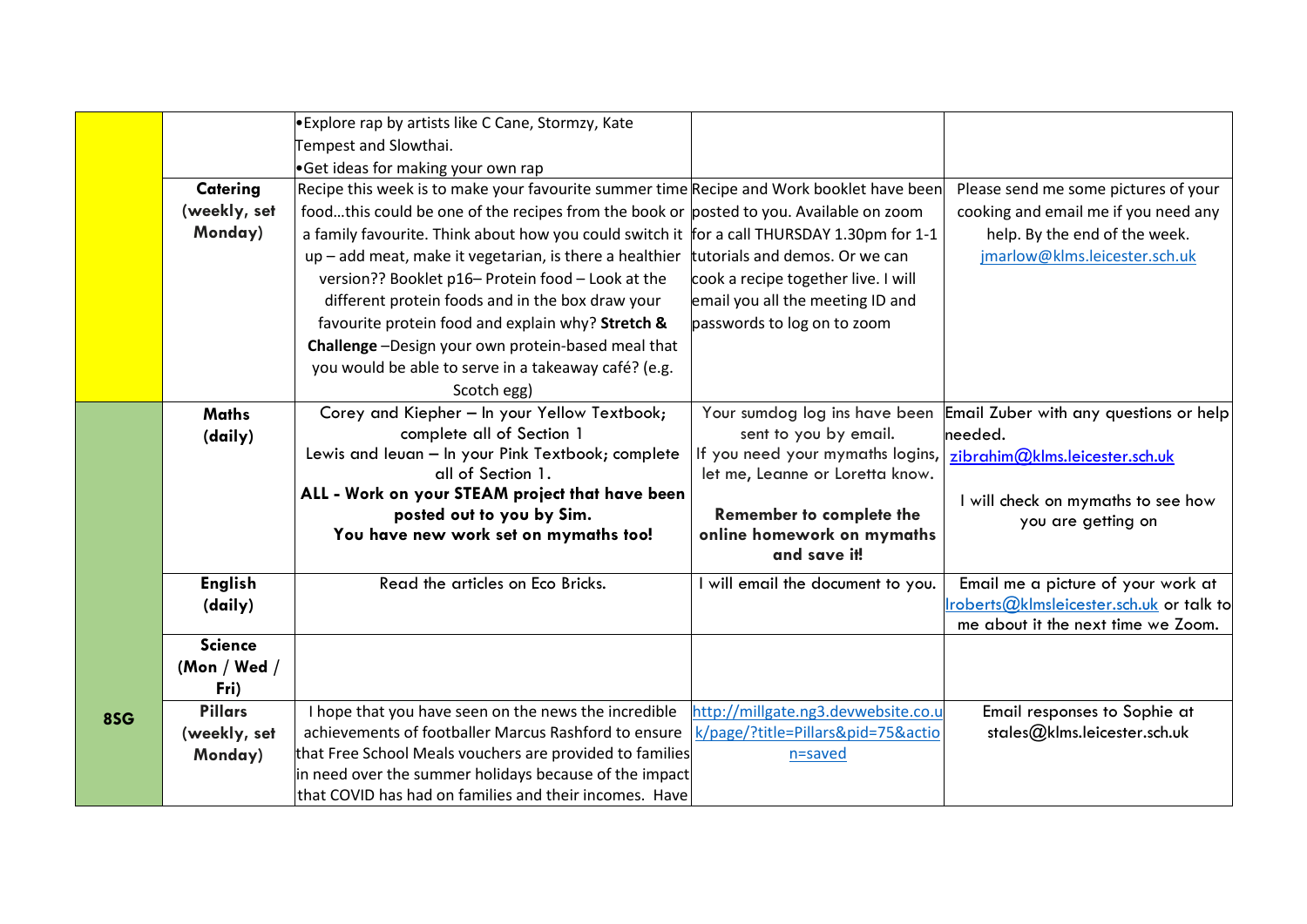|                | a watch of the video on the school website to hear the                                       |                                       |                                       |
|----------------|----------------------------------------------------------------------------------------------|---------------------------------------|---------------------------------------|
|                | reasons behind why this cause was so important to                                            |                                       |                                       |
|                | Marcus as well as reading the newspaper article. What                                        |                                       |                                       |
|                | are our thoughts on his achievements?                                                        |                                       |                                       |
| <b>Core PE</b> | Explore different methods of travel for fitness                                              | No additional equipment needed        | Email what you get up to or update    |
| (weekly, set   | Try the following this week and decide which you                                             | to complete this just a bit of effort | staff on their catch-up phone call    |
| Monday)        | prefer. Remember 20 mins daily:                                                              | and some fresh air.                   |                                       |
|                | Walk                                                                                         |                                       |                                       |
|                | Jogging                                                                                      |                                       |                                       |
|                | 20m Sprints x 10                                                                             |                                       |                                       |
|                | <b>Bike</b>                                                                                  |                                       |                                       |
|                | Hopping/Skipping                                                                             |                                       |                                       |
|                | Roller Skates/Skateboard                                                                     |                                       |                                       |
|                |                                                                                              |                                       |                                       |
| <b>DT</b>      | I Select a template from- a square, oct a population of a pentagon of a square of a pentagon | <b>EMAIL YOUR WORK TO:</b>            |                                       |
| (weekly, set   | PACK<br>2. Cut out the template shape                                                        | smistry@klms.leicester.sch.uk         |                                       |
| Monday)        | 3.Put your chosen parachute material on a flat surface                                       |                                       |                                       |
|                | 4. Place the template on top and draw around it<br>5. Cut out your parachute shape           |                                       |                                       |
|                | 6. You will need to put holes in the corners of each shape                                   |                                       |                                       |
|                | along the green lines                                                                        |                                       |                                       |
|                |                                                                                              |                                       |                                       |
| Art            | Please make sure the following tasks have been                                               | Find your work in your STEAM          | Email photos of work to               |
| (weekly, set   | completed out of your STEAM work pack.                                                       | booklets.                             | sgammon@klms.leciester.sch.uk Group   |
| Monday)        |                                                                                              |                                       | Zoom Tuesday 13.30-13.55 with Sarah & |
|                | Art challenge 2: Weaving (Part B)                                                            |                                       | Michaela                              |
|                | Explore your previously learnt skill of weaving by                                           |                                       |                                       |
|                | experimenting with different materials and media.                                            |                                       |                                       |
|                | Art challenge 3: Sellotape transfer printing                                                 |                                       |                                       |
|                | Follow the guide to create colourful and patterned strips                                    |                                       |                                       |
|                | out of sellotape.                                                                            |                                       |                                       |
| <b>Music</b>   | How to rap and the history of rap:                                                           | https://www.bbc.co.uk/bitesize/top    | hrackley@klms.leicester.sch.uk        |
| (weekly, set   | Go on to BBC bitesize KS3 music, watch the video clip then                                   | ics/z3dqhyc/articles/zvtjwty          | acolvin@klms.leicester.sch.uk         |
| Monday)        | read the information about the history of rap.                                               |                                       |                                       |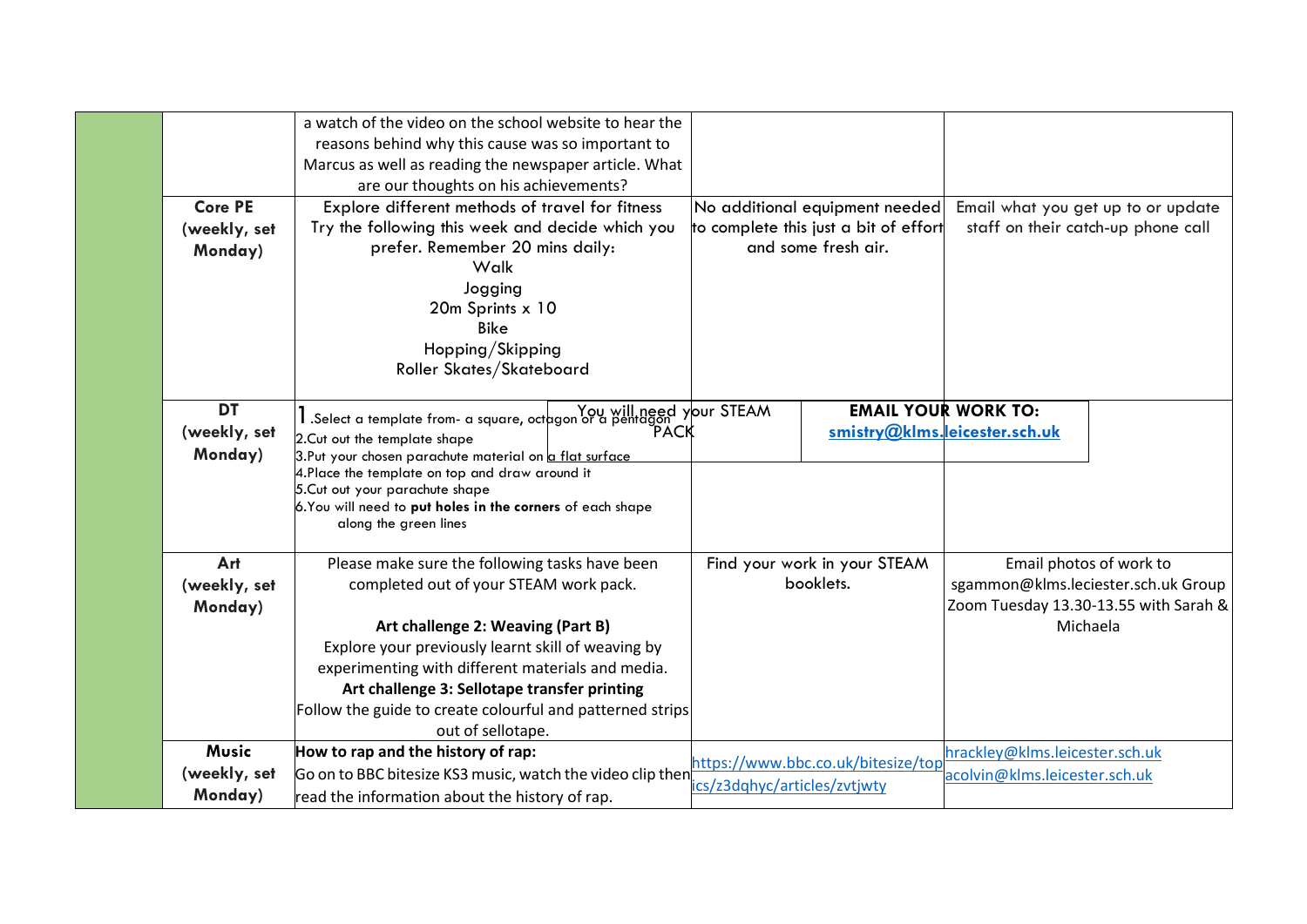| Catering<br>(weekly, set<br>Monday)                                              | In this lesson you will learn:<br>Find out about rap and its history, including hip-<br>hop, MCs, sound systems and grime.<br>Explore rap by artists like C Cane, Stormzy, Kate Tempest<br>land Slowthai.<br>Get ideas for making your own rap<br>Recipe this week is to make your favourite summer time Recipe and Work booklet have been<br>foodthis could be one of the recipes from the book or posted to you. Available on zoom<br>a family favourite. Think about how you could switch it for a call THURSDAY 1.30pm for 1-1<br>up - add meat, make it vegetarian, is there a healthier<br>version?? Booklet p16- Protein food - Look at the<br>different protein foods and in the box draw your<br>favourite protein food and explain why? Stretch &<br>Challenge-Design your own protein based meal that<br>you would be able to serve in a takeaway café? (e.g. | tutorials and demos. Or we can<br>cook a recipe together live. I will<br>email you all the meeting ID and<br>passwords to log on to zoom                                                                                                        | Please send me some pictures of your<br>cooking and email me if you need any<br>help. By the end of the week.<br>jmarlow@klms.leicester.sch.uk                                              |
|----------------------------------------------------------------------------------|--------------------------------------------------------------------------------------------------------------------------------------------------------------------------------------------------------------------------------------------------------------------------------------------------------------------------------------------------------------------------------------------------------------------------------------------------------------------------------------------------------------------------------------------------------------------------------------------------------------------------------------------------------------------------------------------------------------------------------------------------------------------------------------------------------------------------------------------------------------------------|-------------------------------------------------------------------------------------------------------------------------------------------------------------------------------------------------------------------------------------------------|---------------------------------------------------------------------------------------------------------------------------------------------------------------------------------------------|
| Computer<br><b>Science</b><br>(weekly, set<br>Monday)<br><b>Maths</b><br>(daily) | Scotch egg)<br>Sign up to Idea.org.uk using the link given. Have a<br>go at the different badges and challenges to earn<br>yourself some real certificates. You can get a Bronze,<br>Silver and Gold certificate delivered to the school if<br>you take part.<br>Complete the Halving to Divide by 4, 8 and 16<br>sheet. You have demonstrations in the pack of what<br>to do. Have a go at the Have a go at the Multiply<br>Double Digit task on MyMaths.                                                                                                                                                                                                                                                                                                                                                                                                               | https://idea.org.uk/x/Millgate<br>Use this link to sign up and the<br>join the class I have created. Use<br>vour school email to create an<br>account if you do not have one<br>yet.<br>Your mymaths log ins have been<br>sent to you by email. | Email me at<br>zcopley@klms.leicester.sch.uk if you<br>have any issues or want to show me<br>your work.<br>Email me with any questions you may<br>have:<br>schudasama@klms.leicester.sch.uk |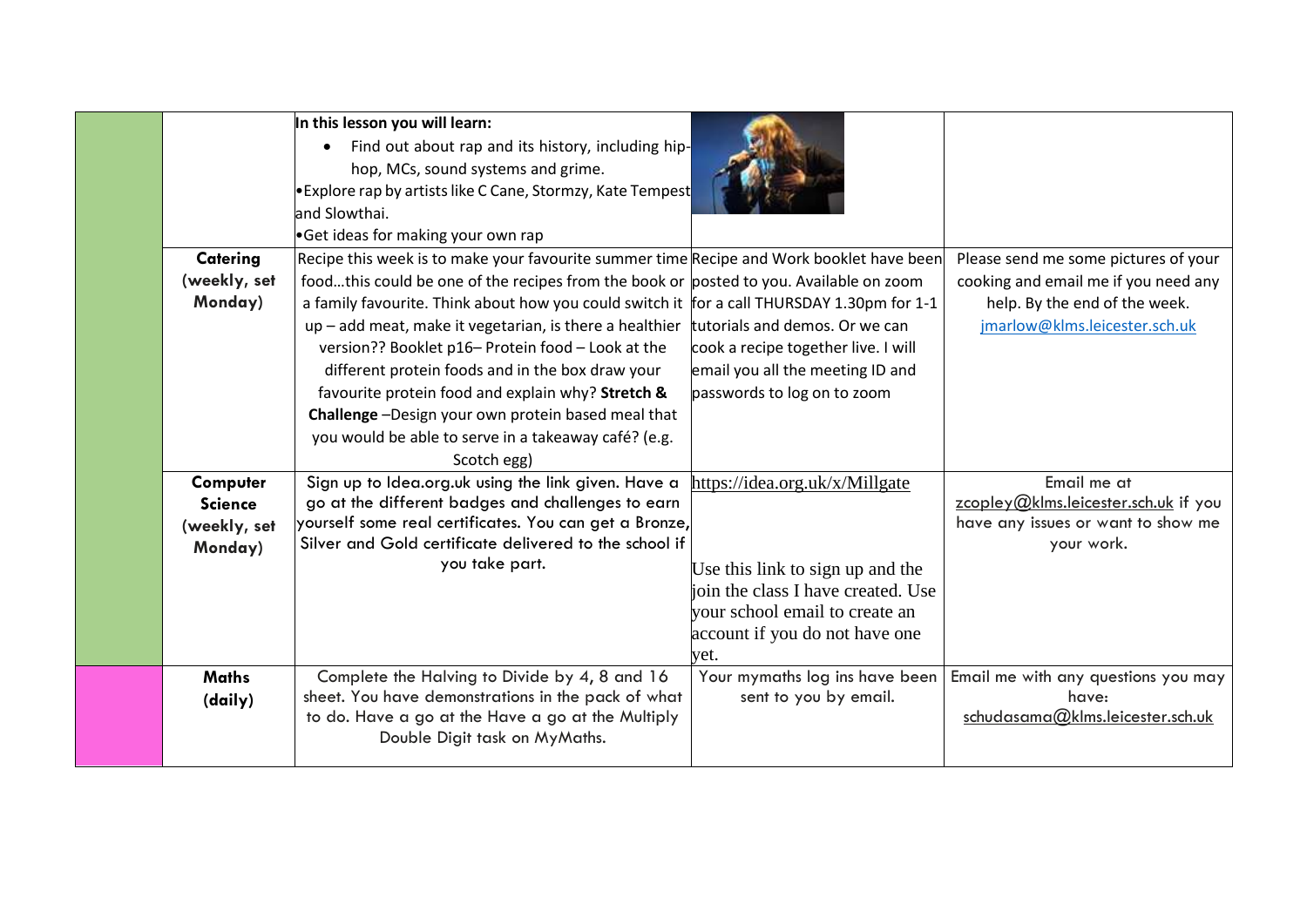|             | <b>English</b>                                                         |                                                                                          | Complete the 'Top Hat and Tailcoat' task from the                                                                       |                                                                             |                                   | I have posted the resources out to Email a picture of your work to Selina |  |  |
|-------------|------------------------------------------------------------------------|------------------------------------------------------------------------------------------|-------------------------------------------------------------------------------------------------------------------------|-----------------------------------------------------------------------------|-----------------------------------|---------------------------------------------------------------------------|--|--|
|             | (daily)                                                                | 'Creative Writing with Charlie & The Chocolate                                           |                                                                                                                         |                                                                             | you.                              | at sclarke $@$ klms.leicester.sch.uk or talk                              |  |  |
|             |                                                                        | Factory' book.                                                                           |                                                                                                                         |                                                                             |                                   | to her about when you Zoom or talk.                                       |  |  |
|             | <b>Science</b>                                                         |                                                                                          |                                                                                                                         |                                                                             |                                   |                                                                           |  |  |
|             | (Mon / Wed /                                                           |                                                                                          |                                                                                                                         |                                                                             |                                   |                                                                           |  |  |
|             | Fri)                                                                   |                                                                                          |                                                                                                                         |                                                                             |                                   |                                                                           |  |  |
|             | <b>Pillars</b><br>I hope that you have seen on the news the incredible |                                                                                          |                                                                                                                         |                                                                             | http://millgate.ng3.devwebsite.co | Email responses to Sophie at                                              |  |  |
| <b>7ZAG</b> | (weekly, set                                                           |                                                                                          | achievements of footballer Marcus Rashford to ensure<br>stales@klms.leicester.sch.uk<br>.uk/page/?title=Pillars&pid=75& |                                                                             |                                   |                                                                           |  |  |
|             | Monday)                                                                | that Free School Meals vouchers are provided to families                                 |                                                                                                                         |                                                                             | action=saved                      |                                                                           |  |  |
|             |                                                                        | in need over the summer holidays because of the impact                                   |                                                                                                                         |                                                                             |                                   |                                                                           |  |  |
|             |                                                                        | that COVID has had on families and their incomes. Have                                   |                                                                                                                         |                                                                             |                                   |                                                                           |  |  |
|             |                                                                        | a watch of the video on the school website to hear the                                   |                                                                                                                         |                                                                             |                                   |                                                                           |  |  |
|             |                                                                        | reasons behind why this cause was so important to                                        |                                                                                                                         |                                                                             |                                   |                                                                           |  |  |
|             |                                                                        | Marcus as well as reading the newspaper article. What                                    |                                                                                                                         |                                                                             |                                   |                                                                           |  |  |
|             |                                                                        | are our thoughts on his achievements?                                                    |                                                                                                                         |                                                                             |                                   |                                                                           |  |  |
|             | <b>Core PE</b>                                                         | Explore different methods of travel for fitness                                          |                                                                                                                         |                                                                             | No additional equipment needed    | Email what you get up to or update                                        |  |  |
|             | (weekly, set                                                           | Try the following this week and decide which you                                         |                                                                                                                         | to complete this just a bit of effort<br>staff on their catch-up phone call |                                   |                                                                           |  |  |
|             | Monday)                                                                | prefer. Remember 20 mins daily:                                                          |                                                                                                                         |                                                                             | and some fresh air.               |                                                                           |  |  |
|             |                                                                        | Walk                                                                                     |                                                                                                                         |                                                                             |                                   |                                                                           |  |  |
|             |                                                                        | Jogging<br>20m Sprints x 10                                                              |                                                                                                                         |                                                                             |                                   |                                                                           |  |  |
|             |                                                                        | <b>Bike</b>                                                                              |                                                                                                                         |                                                                             |                                   |                                                                           |  |  |
|             |                                                                        | Hopping/Skipping                                                                         |                                                                                                                         |                                                                             |                                   |                                                                           |  |  |
|             |                                                                        | Roller Skates/Skateboard                                                                 |                                                                                                                         |                                                                             |                                   |                                                                           |  |  |
|             |                                                                        |                                                                                          |                                                                                                                         |                                                                             |                                   |                                                                           |  |  |
|             | <b>DT</b>                                                              |                                                                                          | You will need your STEAM                                                                                                |                                                                             |                                   | <b>EMAIL YOUR WORK TO:</b>                                                |  |  |
|             | (weekly, set                                                           | <b>PACK</b>                                                                              |                                                                                                                         |                                                                             |                                   | smistry@klms.leicester.sch.uk                                             |  |  |
|             | Monday)                                                                |                                                                                          |                                                                                                                         |                                                                             |                                   |                                                                           |  |  |
|             | Art                                                                    | Please make sure the following tasks have been<br>completed out of your STEAM work pack. |                                                                                                                         | Find your work in your STEAM                                                |                                   | Email photos of work to                                                   |  |  |
|             | (weekly, set                                                           |                                                                                          |                                                                                                                         | booklets.                                                                   |                                   | sgammon@klms.leciester.sch.uk Group                                       |  |  |
|             | Monday)                                                                |                                                                                          |                                                                                                                         |                                                                             |                                   | Zoom Monday13.10-13.30 with Sarah &                                       |  |  |
|             |                                                                        | Art challenge 2: Weaving (Part B)                                                        |                                                                                                                         |                                                                             |                                   | Michaela                                                                  |  |  |
|             |                                                                        |                                                                                          |                                                                                                                         |                                                                             |                                   |                                                                           |  |  |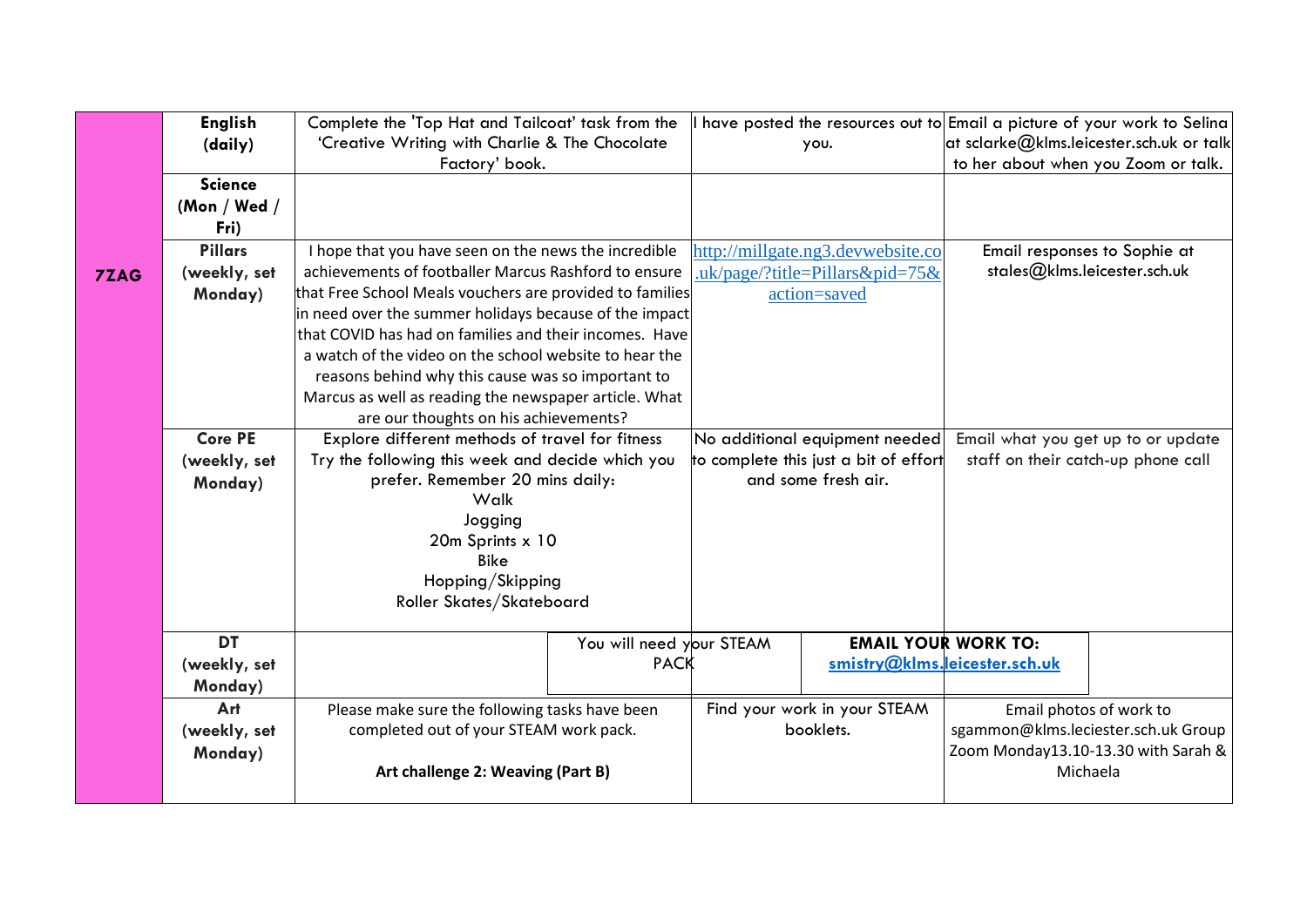|                | Explore your previously learnt skill of weaving by                                                                            |                                     |                                        |
|----------------|-------------------------------------------------------------------------------------------------------------------------------|-------------------------------------|----------------------------------------|
|                | experimenting with different materials and media.                                                                             |                                     |                                        |
|                | Art challenge 3: Sellotape transfer printing                                                                                  |                                     |                                        |
|                | Follow the guide to create colourful and patterned strips                                                                     |                                     |                                        |
|                | out of sellotape.                                                                                                             |                                     |                                        |
| Spanish        | Click on the Quizlet invitation link on your email and                                                                        | Reminder of Quizlet instructions    | Amy will be able to see your scores on |
| (weekly, set   | create your account. Complete the learning tasks on the                                                                       | sent by email on Monday.            | Quizlet.                               |
| Monday)        | left-hand side and the test before the end of Friday.                                                                         |                                     |                                        |
|                |                                                                                                                               |                                     |                                        |
| <b>Music</b>   | How to rap and the history of rap:                                                                                            |                                     |                                        |
| (weekly, set   | Go on to BBC bitesize KS3 music, watch the video clip                                                                         | https://www.bbc.co.uk/bitesize/top  |                                        |
| Monday)        | then read the information about the history of rap.                                                                           | ics/z3dqhyc/articles/zvtjwty        |                                        |
|                | In this lesson you will learn:                                                                                                |                                     | hrackley@klms.leicester.sch.uk         |
|                | Find out about rap and its history, including hip-                                                                            |                                     | acolvin@klms.leicester.sch.uk          |
|                | hop, MCs, sound systems and grime.                                                                                            |                                     |                                        |
|                | • Explore rap by artists like C Cane, Stormzy, Kate                                                                           |                                     |                                        |
|                | Tempest and Slowthai.                                                                                                         |                                     |                                        |
|                | •Get ideas for making your own rap                                                                                            |                                     |                                        |
| Catering       | Recipe this week is to make your favourite summer time Recipe and Work booklet have been Please send me some pictures of your |                                     |                                        |
| (weekly, set   | foodthis could be one of the recipes from the book or posted to you. Available on zoom                                        |                                     | cooking and email me if you need any   |
| Monday)        | a family favourite. Think about how you could switch it for a call WEDNESDAY 12.45pm for                                      |                                     | help. By the end of the week.          |
|                | $up$ – add meat, make it vegetarian, is there a healthier $\vert 1$ -1 tutorials and demos. Or we can                         |                                     | jmarlow@klms.leicester.sch.uk          |
|                | version?? Booklet p16- Protein food - Look at the                                                                             | cook a recipe together live. I will |                                        |
|                | different protein foods and in the box draw your                                                                              | email you all the meeting ID and    |                                        |
|                | favourite protein food and explain why? Stretch &                                                                             | passwords to log on to zoom         |                                        |
|                | Challenge-Design your own protein based meal that                                                                             |                                     |                                        |
|                | you would be able to serve in a takeaway café? (e.g.                                                                          |                                     |                                        |
|                | Scotch egg)                                                                                                                   |                                     |                                        |
| Computer       | will email you your work out and sort out posting                                                                             | will email you your work and        | If you would like some help, or to     |
| <b>Science</b> | the worksheets to you. You will receive the                                                                                   | send a hard copy out to you all.    | show me your work, please email me     |
|                | worksheets looking at Psuedocode and Algorithms -                                                                             |                                     | at zcopley@klms.leicester.sch.uk.      |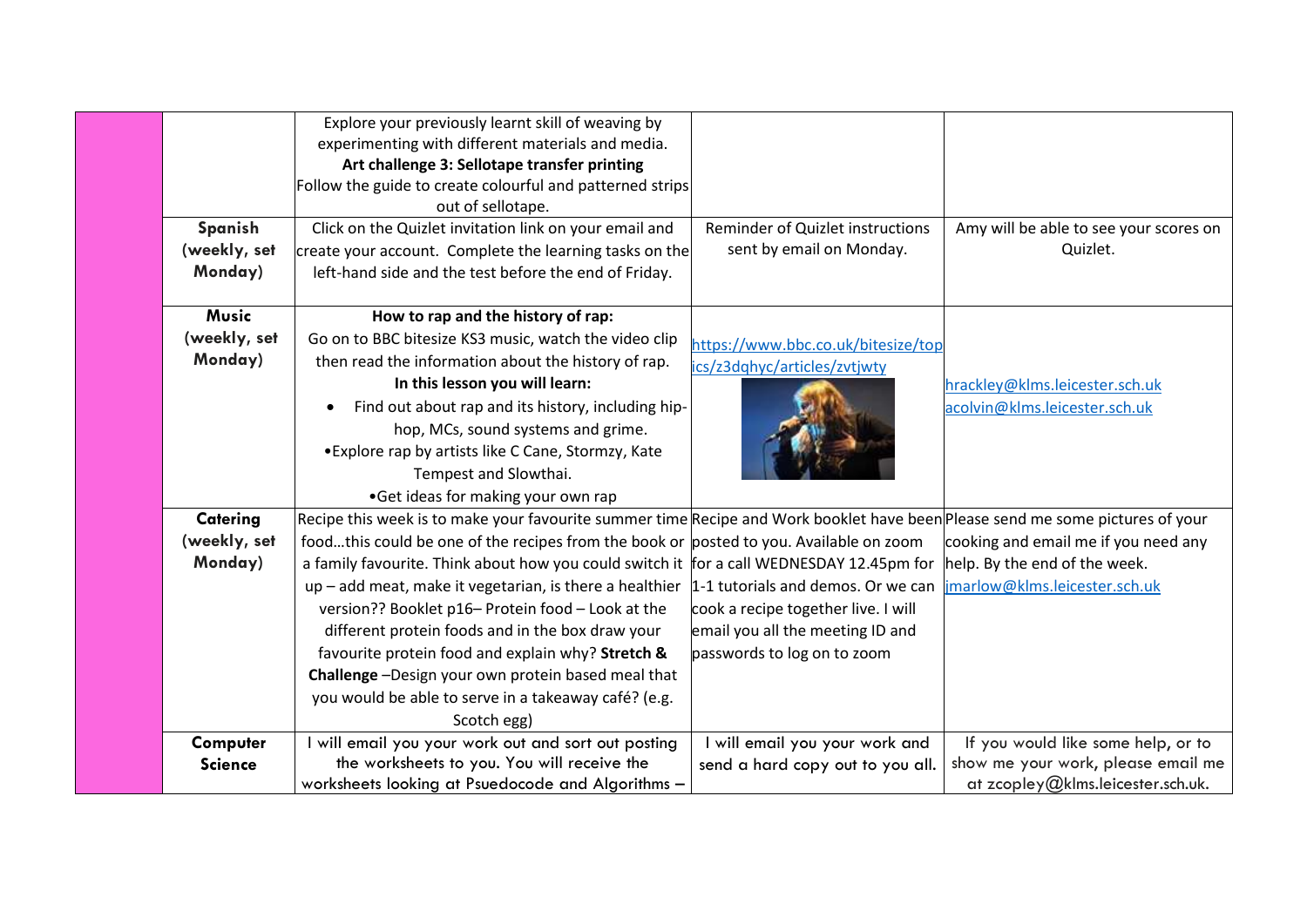|                  | (weekly, set   | Minion Style. Feel free to get some help if you need     |                                       |                                        |
|------------------|----------------|----------------------------------------------------------|---------------------------------------|----------------------------------------|
|                  | Monday)        | it!                                                      |                                       |                                        |
|                  | <b>Maths</b>   | Complete the tasks set on MyMaths by the end of          | MyMaths instructions sent by email    | Amy will check on MyMaths to see how   |
|                  | (daily)        | Thursday.                                                | on Monday. Paper copies delivered     | you are getting on. Email Amy with any |
|                  |                |                                                          | to John& Riley.                       | questions or help needed. Check your   |
|                  |                |                                                          |                                       | position on the MyMaths leader board!  |
|                  | <b>English</b> | Continue working on your Nessy and Seesaw tasks.         | You have your log-ins.                | Michelle, Sasha and Selina are         |
|                  | (daily)        |                                                          |                                       | keeping in touch with you and your     |
|                  |                |                                                          |                                       | work.                                  |
|                  | <b>Science</b> |                                                          |                                       |                                        |
|                  | (Mon / Wed /   |                                                          |                                       |                                        |
|                  | Fri)           |                                                          |                                       |                                        |
|                  | <b>Pillars</b> | I hope that you have seen on the news the incredible     | http://millgate.ng3.devwebsite.co.u   | Email responses to Sophie at           |
|                  | (weekly, set   | achievements of footballer Marcus Rashford to ensure     | k/page/?title=Pillars&pid=75&actio    | stales@klms.leicester.sch.uk           |
|                  | Monday)        | that Free School Meals vouchers are provided to families | n=saved                               |                                        |
| <b>7SKITTLES</b> |                | in need over the summer holidays because of the impact   |                                       |                                        |
|                  |                | that COVID has had on families and their incomes. Have   |                                       |                                        |
|                  |                | a watch of the video on the school website to hear the   |                                       |                                        |
|                  |                | reasons behind why this cause was so important to        |                                       |                                        |
|                  |                | Marcus as well as reading the newspaper article. What    |                                       |                                        |
|                  |                | are our thoughts on his achievements?                    |                                       |                                        |
|                  | <b>Core PE</b> | Explore different methods of travel for fitness          | No additional equipment needed        | Email what you get up to or update     |
|                  | (weekly, set   | Try the following this week and decide which you         | to complete this just a bit of effort | staff on their catch-up phone call     |
|                  | Monday)        | prefer. Remember 20 mins daily:<br>Walk                  | and some fresh air.                   |                                        |
|                  |                | Jogging                                                  |                                       |                                        |
|                  |                | 20m Sprints x 10                                         |                                       |                                        |
|                  |                | <b>Bike</b>                                              |                                       |                                        |
|                  |                | Hopping/Skipping                                         |                                       |                                        |
|                  |                | Roller Skates/Skateboard                                 |                                       |                                        |
|                  |                |                                                          |                                       |                                        |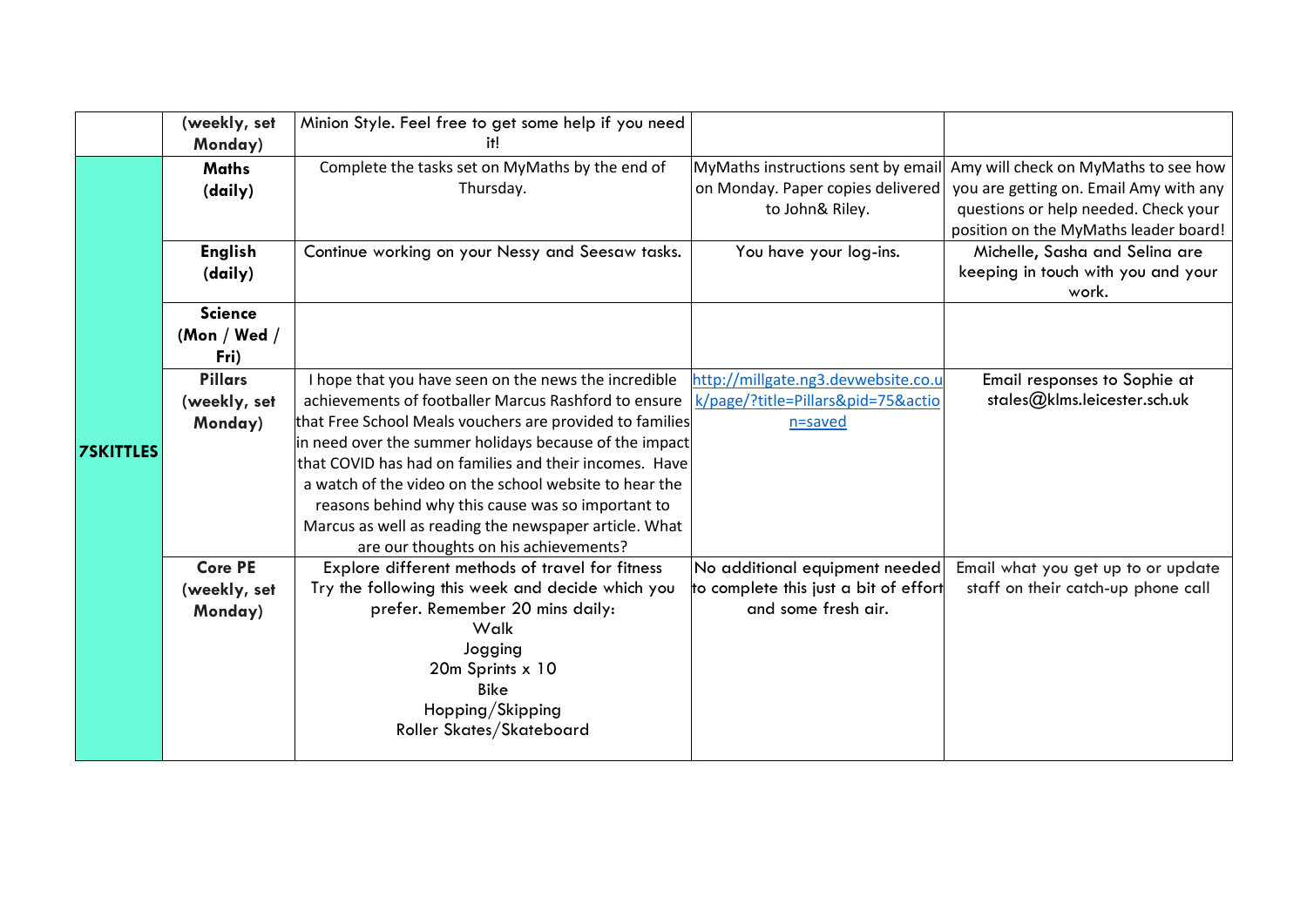| <b>DT</b><br>(weekly, set<br>Monday)    | 1.Select a template from- a square, odtagor 80 auf # htered your STEAM<br>2. Cut out the template shape<br><b>PACK</b><br>3. Put your chosen parachute material on a flat surface<br>4. Place the template on top and draw around it<br>5. Cut out your parachute shape<br>6. You will need to put holes in the corners of each shape<br>along the green lines                                                                                                                                                                                            |                                                                    | <b>EMAIL YOUR WORK TO:</b><br>smistry@klms.leicester.sch.uk             |                                                                                                                    |                                                                       |
|-----------------------------------------|-----------------------------------------------------------------------------------------------------------------------------------------------------------------------------------------------------------------------------------------------------------------------------------------------------------------------------------------------------------------------------------------------------------------------------------------------------------------------------------------------------------------------------------------------------------|--------------------------------------------------------------------|-------------------------------------------------------------------------|--------------------------------------------------------------------------------------------------------------------|-----------------------------------------------------------------------|
| Art<br>(weekly, set<br>Monday)          | Please make sure the following tasks have been<br>completed out of your STEAM work pack.<br>Art challenge 2: Weaving (Part B)<br>Explore your previously learnt skill of weaving by<br>experimenting with different materials and media.<br>Art challenge 3: Sellotape transfer printing<br>Follow the guide to create colourful and patterned strips<br>out of sellotape.                                                                                                                                                                                |                                                                    | Find your work in your STEAM<br>booklets.                               | Email photos of work to<br>sgammon@klms.leciester.sch.uk Group<br>Zoom Monday 12.45-13.10 with Sarah &<br>Michaela |                                                                       |
| <b>Music</b><br>(weekly, set<br>Monday) | How to rap and the history of rap:<br>Go on to BBC bitesize KS3 music, watch the video clip<br>then read the information about the history of rap.<br>In this lesson you will learn:<br>Find out about rap and its history, including hip-<br>hop, MCs, sound systems and grime.<br>• Explore rap by artists like C Cane, Stormzy, Kate<br>Tempest and Slowthai.<br>•Get ideas for making your own rap                                                                                                                                                    | https://www.bbc.co.uk/bitesize/top<br>ics/z3dqhyc/articles/zvtjwty |                                                                         | hrackley@klms.leicester.sch.uk<br>acolvin@klms.leicester.sch.uk                                                    |                                                                       |
| Catering<br>(weekly, set<br>Monday)     | Recipe this week is to make your favourite summer time Recipe and Work booklet have been<br>foodthis could be one of the recipes from the book or posted to you. Available on zoom<br>a family favourite. Think about how you could switch it for a call WEDNESDAY 12.45pm for<br>up – add meat, make it vegetarian, is there a healthier $\vert 1\text{-}1$ tutorials and demos. Or we can<br>version?? Booklet p16- Protein food - Look at the<br>different protein foods and in the box draw your<br>favourite protein food and explain why? Stretch & | passwords to log on to zoom                                        | cook a recipe together live. I will<br>email you all the meeting ID and | Please send me some pictures of your<br>help. By the end of the week.                                              | cooking and email me if you need any<br>jmarlow@klms.leicester.sch.uk |